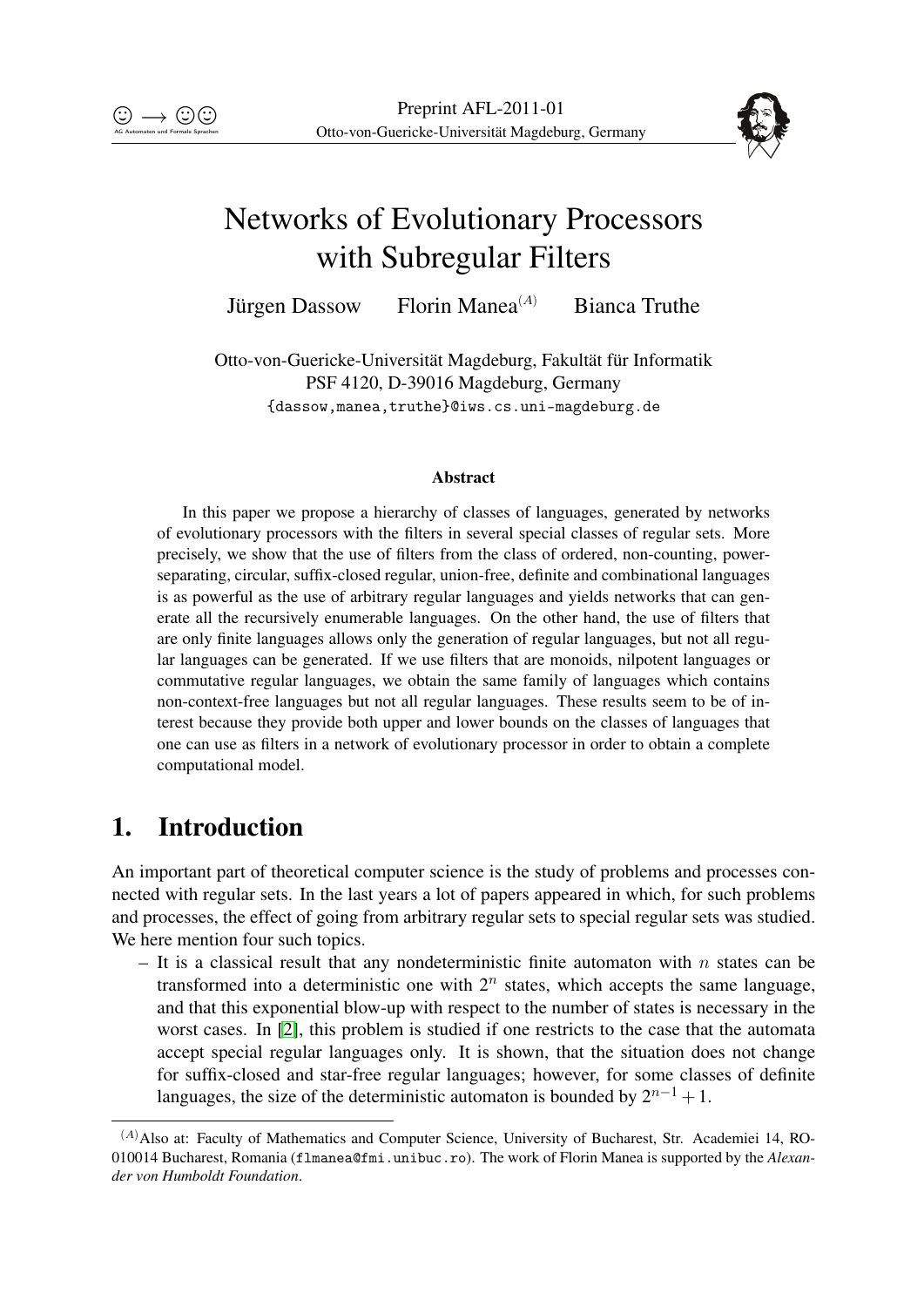- A number  $\alpha$ ,  $n \le \alpha \le 2^n$ , is called magic (w. r. t. n), if there is no nondeterministic finite automaton with n states such that the minimal deterministic finite automaton has  $\alpha$  states. It is known that no magic numbers exist if  $n \geq 3$ . This situation changes if one considers subregular families of languages. For instance, only the values  $\alpha$  which satisfy the condition  $n+1 \leq \alpha \leq 2^{n-1}+1$  are possible for prefix-free regular languages (see [\[15\]](#page-23-1)).
- In the last 20 years the behaviour of the (nondeterministic) state complexity under operations is intensively studied, i. e., it is asked for the size of the minimal (non)deterministic finite automaton for the language obtained from languages with given sizes. For many operations, the worst case is exactly determined. It has been shown that one gets smaller sizes if one restricts to special regular languages (see [\[12\]](#page-23-2), [\[13\]](#page-23-3), [\[3\]](#page-23-4), and [\[16\]](#page-23-5)).
- In order to enlarge the generative power, some mechanisms connected with regular languages were introduced, which control the derivations in context-free grammars. For instance, the sequence of applied rules in a regularly controlled grammar, the current sentential form in a conditional grammar and the levels of the derivation tree in a tree controlled grammar have to belong to given regular languages. In the papers [\[7\]](#page-23-6), [\[9\]](#page-23-7), [\[8\]](#page-23-8), and [\[10\]](#page-23-9), the change in the generative power, if one restricts to special regular sets, is investigated.

In this paper we continue the research along this direction. We consider the effect of special regular filters for generating evolutionary networks.

Networks of language processors have been introduced in [\[6\]](#page-23-10) by E. CSUHAJ-VARJÚ and A. SALOMAA. Such a network can be considered as a graph where the nodes are sets of productions and at any moment of time a language is associated with a node. In a derivation step any node derives from its language all possible words as its new language. In a communication step any node sends those words to other nodes where the outgoing words have to satisfy an output condition given as a regular language (called output filter), and any node takes words sent by the other nodes if the words satisfy an input condition also given by a regular language (called input filter). The language generated by a network of language processors consists of all (terminal) words which occur in the languages associated with a given node.

Inspired by biological processes, in [\[4\]](#page-23-11) a special type of networks of language processors was introduced which are called networks with evolutionary processors because the allowed productions model the point mutation known from biology. The sets of productions have to be substitutions of one letter by another letter or insertions of letters or deletion of letters; the nodes are then called substitution node or insertion node or deletion node, respectively. Results on networks of evolutionary processors can be found, e. g., in [\[4\]](#page-23-11), [\[5\]](#page-23-12), [\[17\]](#page-24-0). For instance. in [\[5\]](#page-23-12), it was shown that networks of evolutionary processors are complete in that sense that they can generate any recursively enumerable language.

Modifications of evolutionary networks with evolutionary processors concern restrictions in the type of the nodes and the mode of applying a rule. In [\[1\]](#page-23-13), it is investigated how the generative power behaves if one restricts to networks with at most two types of nodes only. Moreover, in the case that one allows that some insertions and deletions can only be performed at the begin or end of the word one has also restricted to special regular filters given by random context conditions.

In this paper, we modify the filters. We require that the filters have to belong to a special subset of the set of all regular languages. We show that the use of filters from the class of ordered, non-counting, power-separating, circular, suffix-closed regular, union-free, definite and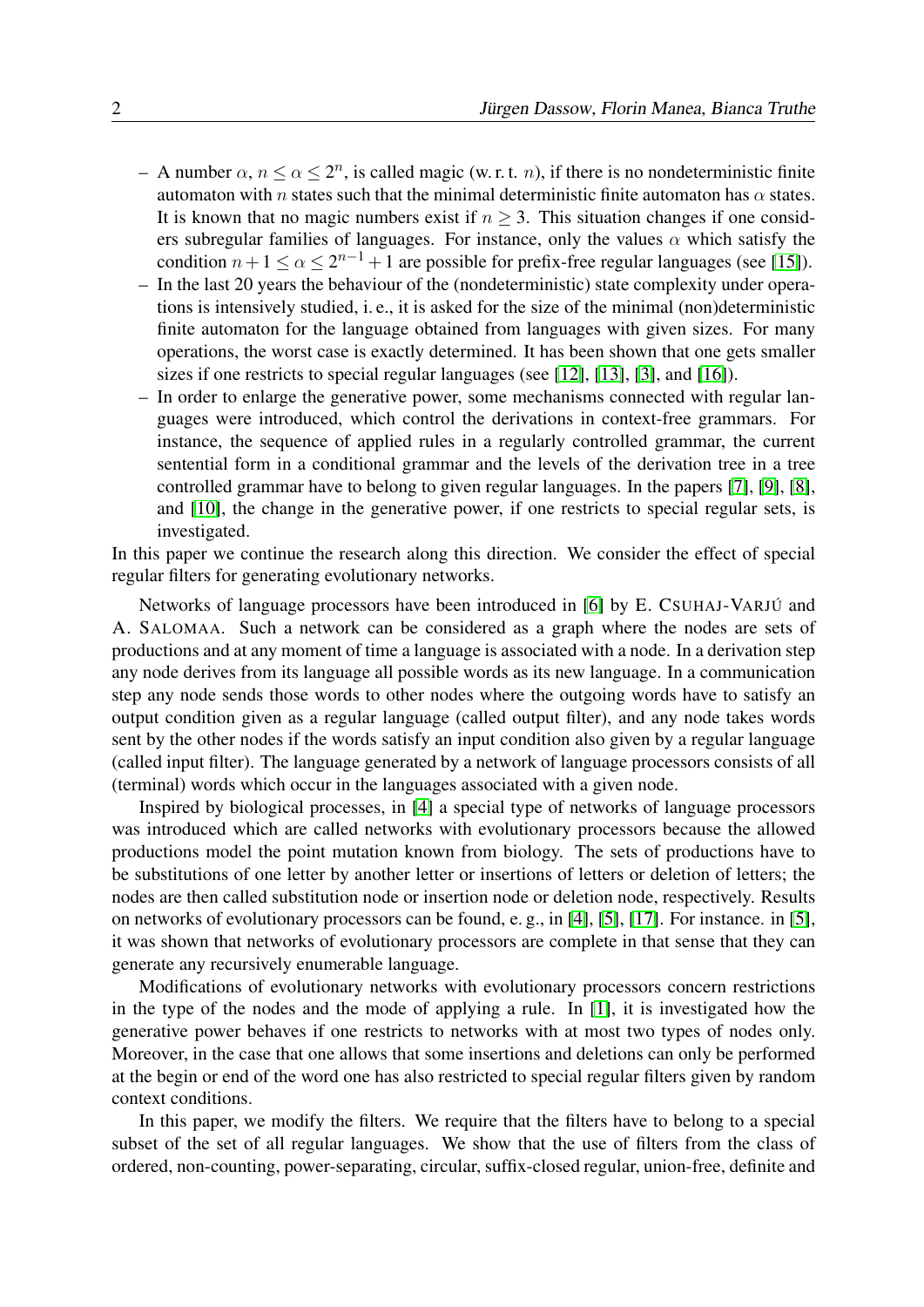combinational languages is as powerful as the use of arbitrary regular languages and yields networks that can generate all the recursively enumerable languages. On the other hand, the use of filters that are only finite languages allows only the generation of regular languages, but not all regular languages can be generated. If we use filters that are monoids, nilpotent languages or commutative regular languages, we obtain the same family of languages which contains non-context-free languages but not all regular languages. These results seem to be of interest because they provide both upper and lower bounds on the classes of languages that one can use as filters in a network of evolutionary processor in order to obtain a complete computational model.

### 2. Definitions

We assume that the reader is familiar with the basic concepts of formal language theory (see e. g. [\[18\]](#page-24-1)). We here only recall some notations used in the paper.

By  $V^*$  we denote the set of all words (strings) over V (including the empty word  $\lambda$ ). The length of a word w is denoted by  $|w|$ . By  $V^+$  and  $V^k$  for some natural number k we denote the set of all non-empty words and the set of all words with length  $k$ , respectively. Let  $V_k$  be the set of all words over V with a length of at most k, i. e.,  $V_k = \bigcup_{i=0}^k V^i$ .

A phrase structure grammar is specified as a quadruple  $G = (N, T, P, S)$  where N is a set of non-terminals,  $T$  is a set of terminals,  $P$  is a finite set of productions which are written as  $\alpha \to \beta$  with  $\alpha \in (N \cup T)^* \setminus T^*$  and  $\beta \in (N \cup T)^*$ , and  $S \in N$  is the axiom.

By *REG*, *CF*, and *RE* we denote the families of regular, context-free, and recursively enumerable languages, respectively.

For a language  $L$  over  $V$ , we set

$$
Comm(L) = \{a_{i_1} \dots a_{i_n} \mid a_1 \dots a_n \in L, n \ge 1, \{i_1, i_2, \dots, i_n\} = \{1, 2, \dots, n\}\},
$$
  
\n
$$
Circ(L) = \{vu \mid uv \in L, u, v \in V^*\},
$$
  
\n
$$
Suf(L) = \{v \mid uv \in L, u, v \in V^*\}
$$

We consider the following restrictions for regular languages. Let  $L$  be a language and  $V = alph(L)$  the minimal alphabet of L. We say that L is

- − *combinational* iff it can be represented in the form  $L = V^*A$  for some subset  $A \subseteq V$ ,
- $-$  *definite* iff it can be represented in the form  $L = A \cup V^*B$  where A and B are finite subsets of  $V^*$ ,
- $-$  *nilpotent* iff L is finite or  $V^* \setminus L$  is finite,
- $-$  *commutative* iff  $L = Comm(L)$ ,
- $-$  *circular* iff  $L = Circ(L)$ ,
- $-$  *suffix-closed* (or *fully initial* or *multiple-entry* language) iff  $xy \in L$  for some  $x, y \in V^*$ implies  $y \in L$  (or equivalently,  $Suf(L) = L$ ),
- *non-counting* (or star-free) iff there is an integer  $k \ge 1$  such that, for any  $x, y, z \in V^*$ ,  $xy^kz \in L$  if and only if  $xy^{k+1}z \in L$ ,
- *power-separating* iff for any  $x \in V^*$  there is a natural number  $m \ge 1$  such that either  $J_x^m \cap L = \emptyset$  or  $J_x^m \subseteq L$  where  $J_x^m = \{x^n \mid n \ge m\},$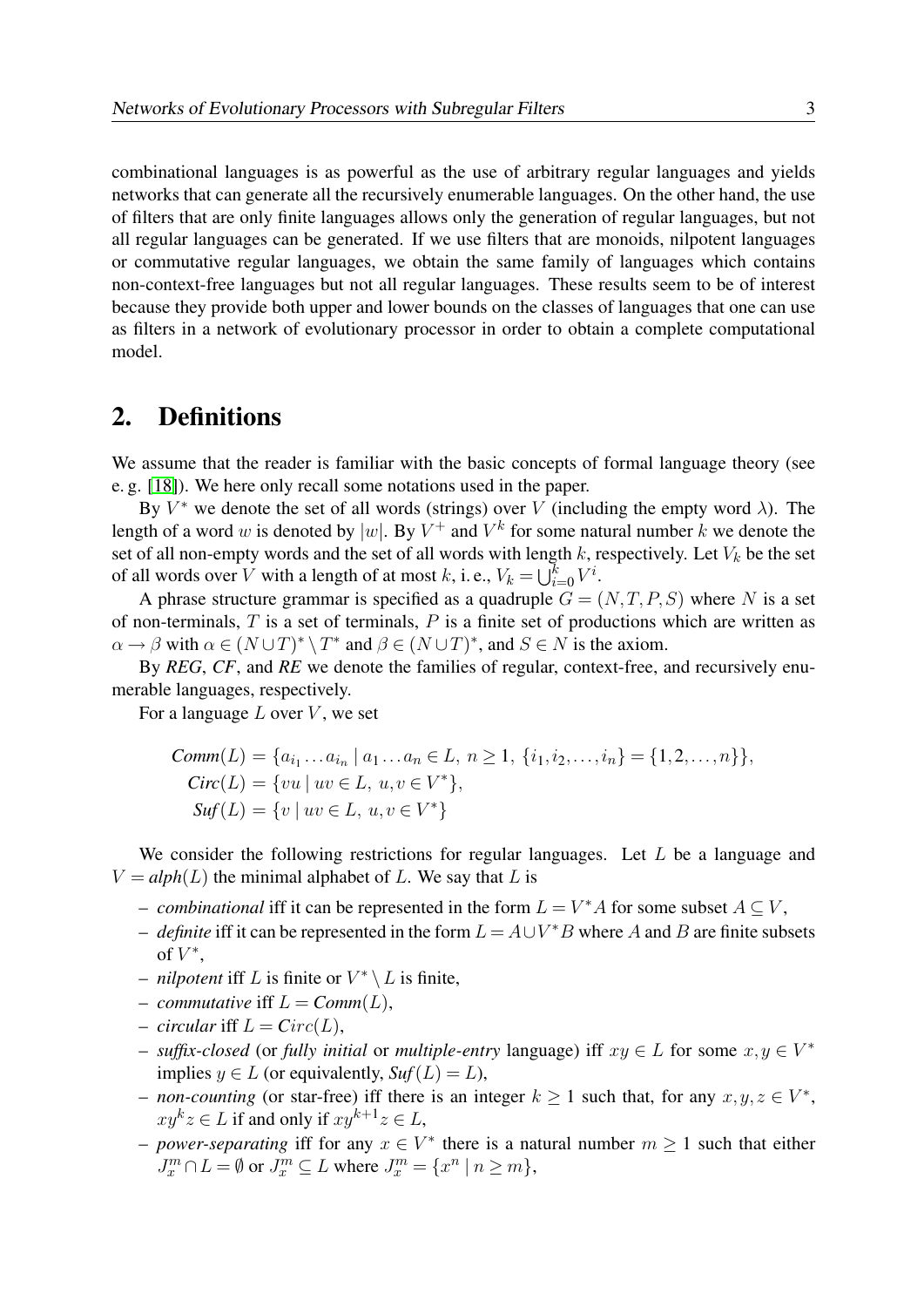- *ordered* iff L is accepted by some finite automaton  $A = (Z, V, \delta, z_0, F)$  where  $(Z, \preceq)$  is a totally ordered set and, for any  $a \in V$ ,  $z \preceq z'$  implies  $\delta(z, a) \preceq \delta(z', a)$ ,
- *union-free* iff L can be described by a regular expression which is only built by product and star.

It is obvious that combinational, definite, nilpotent, ordered and union-free languages are regular, whereas non-regular languages of the other types mentioned above exist.

By *COMB*, *DEF*, *NIL*, *COMM*, *CIRC*, *SUF*, *NC*, *PS*, *ORD*, and *UF* we denote the families of all combinational, definite, nilpotent, regular commutative, regular circular, regular suffixclosed, regular non-counting, regular power-separating, ordered, and union-free languages, respectively. Moreover, we add the family  $MON$  of all languages of the form  $V^*$ , where V is an alphabet (languages of *MON* are target sets of monoids; we call them monoidal languages). We set

 $G = \{FIN, MON, COMB, DEF, NIL, COMM, CIRC, SUF, NC, PS, ORD, UF\}.$ 

The relations between families of  $G$  are investigated e.g. in [\[14\]](#page-23-14) and [\[20\]](#page-24-2). and their set-theoretic relations are given in Figure [1.](#page-3-0)



<span id="page-3-0"></span>Figure 1: Hierarchy of subregular languages (an arrow from X to Y denotes  $X \subset Y$ , and if two families are not connected by a directed path then they are incomparable)

We call a production  $\alpha \rightarrow \beta$  a

- substitution if  $|\alpha| = |\beta| = 1$ ,
- deletion if  $|\alpha| = 1$  and  $\beta = \lambda$ .

The productions are applied like context-free rewriting rules. We say that a word  $v$  derives a word w, written as  $v \Longrightarrow w$ , if there are words x, y and a production  $\alpha \to \beta$  such that  $v = x\alpha y$ and  $w = x\beta y$ . If the rule p applied is important, we write  $v \Longrightarrow_{p} w$ .

We introduce insertion as a counterpart of deletion. We write  $\lambda \rightarrow a$ , where a is a letter. The application of an insertion  $\lambda \to a$  derives from a word w any word  $w_1aw_2$  with  $w = w_1w_2$  for some (possibly empty) words  $w_1$  and  $w_2$ .

We now introduce the basic concept of this paper, the networks of evolutionary processors (NEPs for short).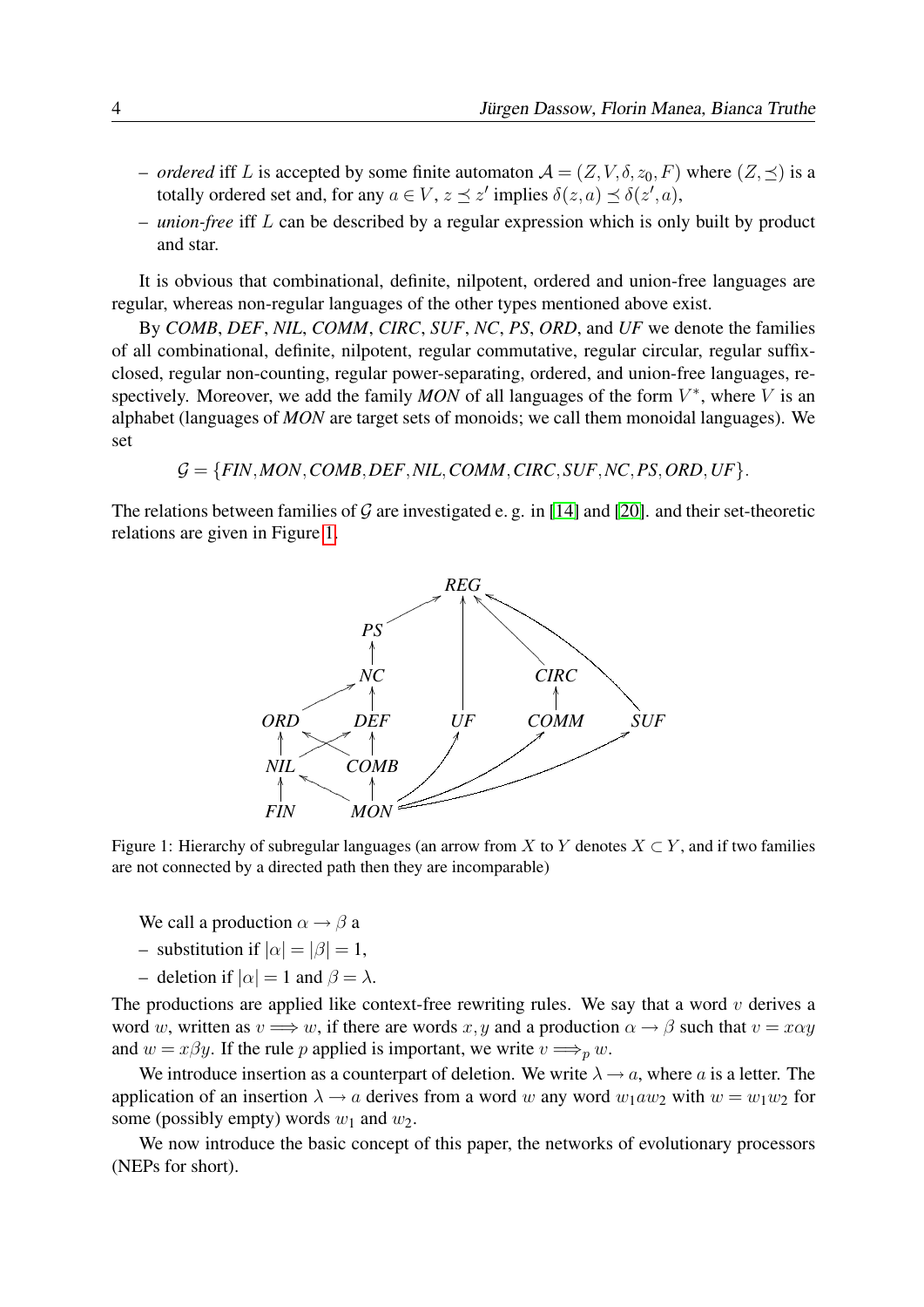Definition 2.1 *Let* X *be a family of regular languages.*

(i) *A network of evolutionary processors (of size* n*) with filters of the set* X *is a tuple*

$$
\mathcal{N} = (V, N_1, N_2, \dots, N_n, E, j)
$$

*where*

- V *is a finite alphabet,*
- $-$  *for*  $1 \leq i \leq n$ ,  $N_i = (M_i, A_i, I_i, O_i)$  where  $M_i$  is a set of rules of a certain type:  $M_i \subseteq \{a \rightarrow b ~|~ a, b \in V\}$  or  $M_i \subseteq \{a \rightarrow \lambda \mid a \in V\}$  or  $M_i \subseteq \{\lambda \rightarrow b \mid b \in V\},$  $-$  A<sub>i</sub> is a finite subset of  $V^*$ ,
	- $I_i$  *and*  $O_i$  *are languages from* X *over* V,
	- $E$  *is a subset of*  $\{1, 2, ..., n\} \times \{1, 2, ..., n\}$ *, and*
	- $j$  *is a natural number such that*  $1 \leq j \leq n$ .
- (ii) *A configuration C* of *N* is an *n*-tuple  $C = (C(1), C(2), \ldots, C(n))$  where  $C(i)$  is a subset *of*  $V^*$  *for*  $1 \leq i \leq n$ *.*
- (iii) Let  $C = (C(1), C(2), \ldots, C(n))$  and  $C' = (C'(1), C'(2), \ldots, C'(n))$  be two configurations *of* N *. We say that* C *derives* C 0 *in one*
	- $-$  evolutionary step (written as  $C\Longrightarrow C'$ ) if, for  $1\leq i\leq n,$   $C'(i)$  consists of all words  $w \in C(i)$  to which no rule of  $M_i$  is applicable and of all words  $w$  for which there *are a word*  $v \in C(i)$  *and a rule*  $p \in M_i$  *such that*  $v \Longrightarrow_{p} w$  *holds,*
	- $-$  *communication step (written as*  $C \vdash C'$ *) if, for*  $1 \leq i \leq n$ ,

$$
C'(i) = (C(i) \setminus O_i) \cup \bigcup_{(k,i) \in E} (C(k) \cap O_k \cap I_i).
$$

*The computation of an evolutionary network* N *is a sequence of configurations*  $C_t = (C_t(1), C_t(2), \ldots, C_t(n))$ ,  $t > 0$ *, such that* 

- $-C_0 = (A_1, A_2, \ldots, A_n)$
- $-$  *for any*  $t > 0$ ,  $C_{2t}$  *derives*  $C_{2t+1}$  *in one evolutionary step*,
- $-$  *for any*  $t \geq 0$ ,  $C_{2t+1}$  *derives*  $C_{2t+2}$  *in one communication step.*
- (iv) *The language*  $L(\mathcal{N})$  *generated by*  $\mathcal{N}$  *is defined as*

$$
L(\mathcal{N}) = \bigcup_{t \ge 0} C_t(j)
$$

*where*  $C_t = (C_t(1), C_t(2), \ldots, C_t(n))$ *,*  $t > 0$  *is the computation of* N.

Intuitively, a network with evolutionary processors is a graph consisting of some, say  $n$ , nodes  $N_1, N_2, \ldots, N_n$  (called processors) and the set of edges given by E such that there is a directed edge from  $N_k$  to  $N_i$  if and only if  $(k, i) \in E$ . Any processor  $N_i$  consists of a set of evolutionary rules  $M_i$ , a set of words  $A_i$ , an input filter  $I_i$  and an output filter  $O_i$ . We say that  $N_i$ is a substitution node or a deletion node or an insertion node if  $M_i \subseteq \{a \rightarrow b \mid a, b \in V\}$  or  $M_i \subseteq \{a \to \lambda \mid a \in V\}$  or  $M_i \subseteq \{\lambda \to b \mid b \in V\}$ , respectively. The input filter  $I_i$  and the output filter  $O_i$  control the words which are allowed to enter and to leave the node, respectively. With any node  $N_i$  and any time moment  $t \geq 0$  we associate a set  $C_t(i)$  of words (the words contained in the node at time t). Initially,  $N_i$  contains the words of  $A_i$ . In an evolutionary step, we derive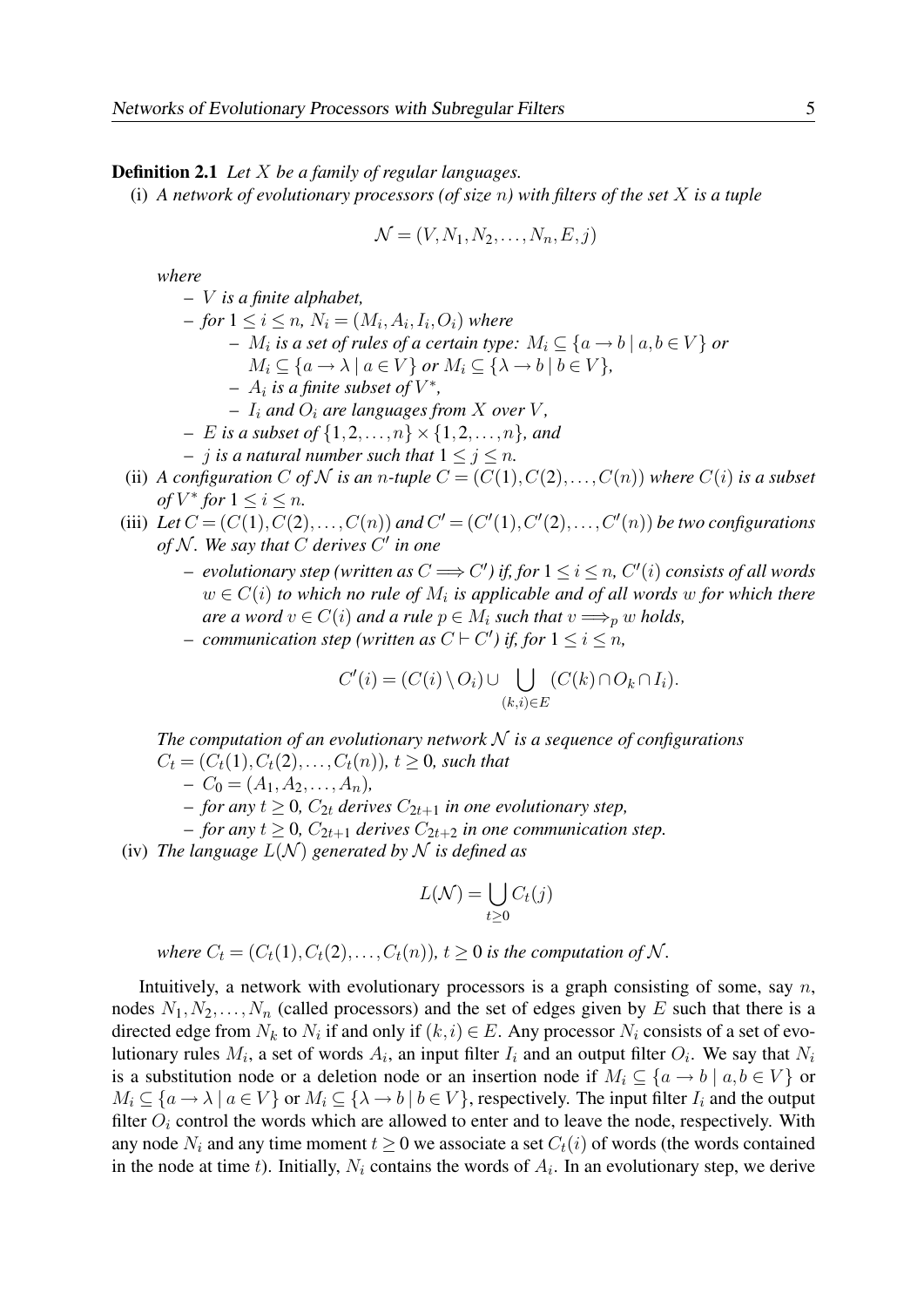from  $C_t(i)$  all words applying rules from the set  $M_i$ . In a communication step, any processor  $N_i$  sends out all words  $C_t(i) \cap O_i$  (which pass the output filter) to all processors to which a directed edge exists (only the words from  $C_t(i) \setminus O_i$  remain in the set associated with  $N_i$ ) and, moreover, it receives from any processor  $N_k$  such that there is an edge from  $N_k$  to  $N_i$  all words sent by  $N_k$  and passing the input filter  $I_i$  of  $N_i$ , i.e., the processor  $N_i$  gets in addition all words of  $C_t(k) \cap O_k \cap I_i$ . We start with an evolutionary step and then communication steps and evolutionary steps are alternately performed. The language consists of all words which are in the node  $N_i$  (also called the output node, j is chosen in advance) at some moment  $t, t \geq 0$ .

For a family  $X \subseteq REG$ , we denote the family of languages generated by networks of evolutionary processors where all filters are of type X by  $\mathcal{E}(X)$ .

The following fact is obvious.

<span id="page-5-0"></span>**Lemma 2.2** *Let* X and Y *be subfamilies of REG such that*  $X \subseteq Y$ *. Then the inclusion* 

$$
\mathcal{E}(X) \subseteq \mathcal{E}(Y)
$$

*holds.* <sup>2</sup>

The following theorem is known (see, e. g., [\[5\]](#page-23-12)).

<span id="page-5-1"></span>**Theorem 2.3**  $\mathcal{E}(REG) = RE$ .

### 3. Some General Results

We start with some results which hold for every type of filters.

**Lemma 3.1** For every network N of evolutionary processors, there is a network  $\mathcal{N}'$  of evolu*tionary processors that generates the same language as* N *and has the property that its output node* N' has the form  $N' = (\emptyset, \emptyset, I', O')$  for some regular languages  $I', O'$  over the network's working alphabet and no edge is leaving N'.

*Proof.* Let  $\mathcal{N} = (V, N_1, N_2, \ldots, N_n, E, j)$  be a network of evolutionary processors where the output node  $N_j$  has not the required property:  $N_j \neq (\emptyset, \emptyset, I_j, O_j)$  for any sets  $I_j, O_j$  or there is an edge leaving node  $N_j$ . We define a new network  $\mathcal{N}' = (\tilde{V}, \tilde{N}'_1, N'_2, \dots, N'_{n+4}, E', n+4)$  by

$$
N'_{i} = N_{i} \text{ for } 1 \leq i \leq n,
$$
  
\n
$$
N'_{i} = (M_{i}, \emptyset, I_{i}, O_{i}) \text{ for } n+1 \leq i \leq n+4,
$$
  
\n
$$
E' = E \cup \{ (i, n+1) \mid (i, j) \in E \}
$$
  
\n
$$
\cup \{ (n+1, n+2), (n+1, n+4), (n+2, n+3), (n+2, n+4), (n+3, n+2) \}
$$

where

$$
M_{n+1} = \emptyset, \t M_{n+2} = M_j, \t M_{n+3} = \emptyset, \t M_{n+4} = \emptyset, \nA_{n+1} = A_j, \t A_{n+2} = \emptyset, \t A_{n+3} = \emptyset, \t A_{n+4} = \emptyset, \nI_{n+1} = I_j, \t I_{n+2} = V^*, \t I_{n+3} = V^* \backslash O_j, \t I_{n+4} = V^*, \nO_{n+1} = V^*, \t O_{n+2} = V^*, \t O_{n+3} = V^*, \t O_{n+4} = V^*.
$$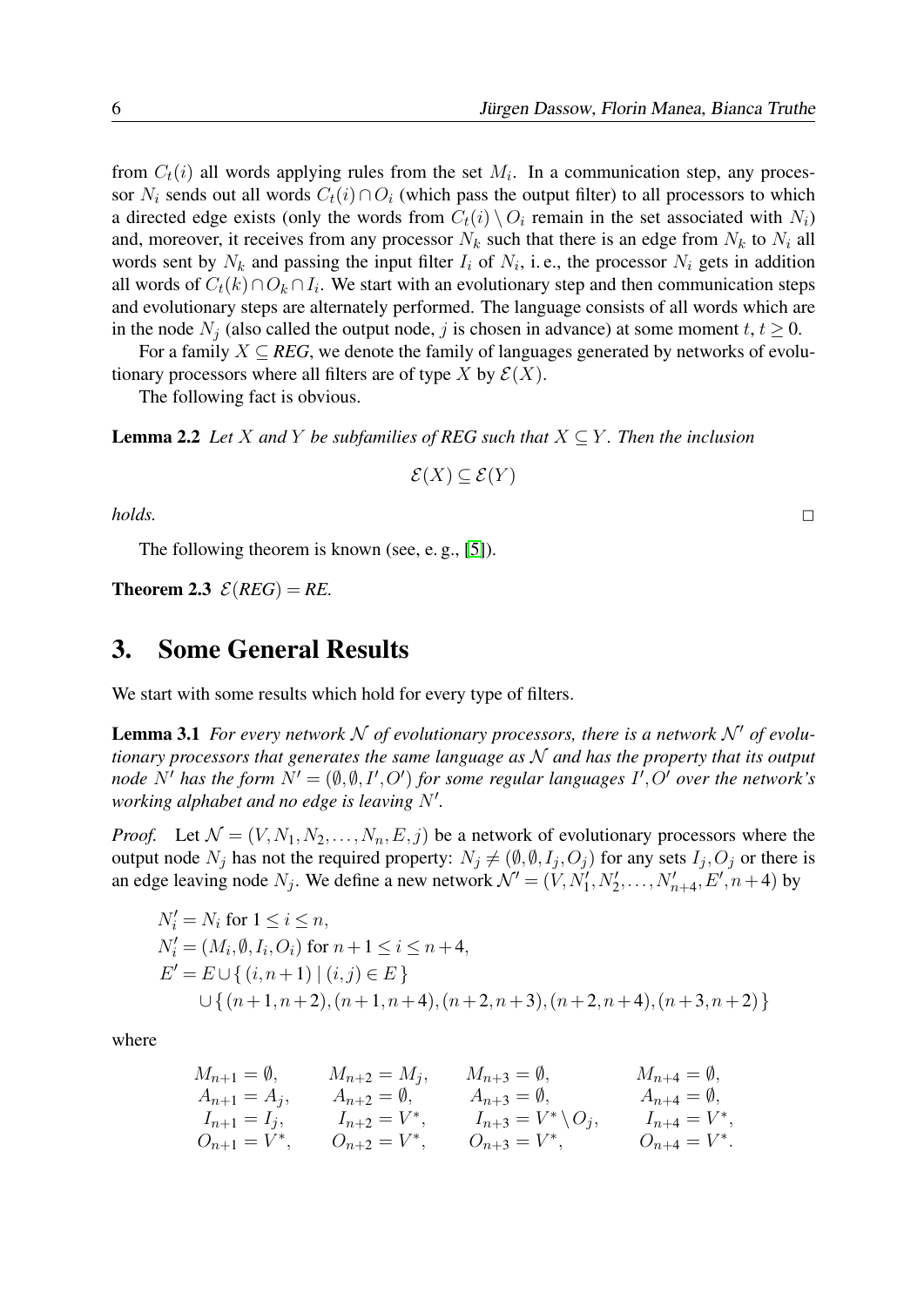The network is illustrated below:



The new output node  $N'_{n+4}$  satisfies the condition because  $N'_{n+4} = (\emptyset, \emptyset, V^*, V^*)$  and no edge leaves the node  $N'_{n+4}$ . We now show that  $L(\mathcal{N}') = L(\mathcal{N})$ .

The subnetwork consisting of  $N'_1, N'_2, \ldots, N'_n$  is the same as N. The initial sets of  $N'_j$ and  $N'_{n+1}$  as well as the input filters and incoming edges coincide. Hence, if a word w is in  $N_j$  at an even moment t, then w is also in this moment in node  $N'_j$  and  $N'_{n+1}$ . The word is then sent unchanged to the output node  $N'_{n+4}$ . Thus,  $w \in L(\mathcal{N})$  and  $w \in L(\mathcal{N}')$ . Additionally, w is also sent to  $N'_{n+2}$  where the same rules as in  $N_j$  can be applied. Hence, if a word v is derived in  $N_j$  (and, hence,  $v \in L(\mathcal{N})$ ) then v is derived in  $N'_{n+2}$  and will be sent to the output node in the next communication step, hence,  $v \in L(\mathcal{N}')$ . If the word v remains in  $N_j$  then a word  $u \in L(\mathcal{N})$  will be derived from  $v$  in  $N_j$ . In  $\mathcal{N}'$ , the word  $v$  will also be sent to  $N'_{n+3}$  which takes the word and sends it back to  $N'_{n+2}$  where it will be derived to u which will be sent to the output node afterwards. Hence, as long as a word is modified in  $N_j$ , the same word is modified in  $N'_{n+2}$  with intermediate communication to  $N'_{n+3}$  and all these words also arrive in the output node. Thus,  $L(\mathcal{N}) \subseteq L(\mathcal{N}')$ .

Every word  $w \in L(\mathcal{N}')$  came to node  $N'_{n+4}$  from node  $N'_{n+1}$  or  $N'_{n+2}$ . If it came from  $N'_{n+1}$ then the word was also in node  $N_j$ , hence,  $w \in L(\mathcal{N})$ . If it came from  $N'_{n+2}$  then it has been derived from a word v which came from  $N'_{n+1}$  or  $N'_{n+3}$ . If v came from  $N'_{n+1}$  then v was also in  $N_j$  and has derived w, hence,  $w \in L(\mathcal{N})$ . If v came from  $N'_{n+3}$  then v was previously in node  $N'_{n+2}$  and was derived from a word u. Furthermore,  $v \notin O_j$ . If u came from  $N'_{n+1}$  then u was also in  $N_j$  and has derived v which remained there and derived w, hence,  $w \in L(\mathcal{N})$ . If u came from  $N'_{n+3}$  then the argumentation can be repeated because for every word in u in  $N'_{n+2}$  there was a word  $\tilde{u}$  in  $N'_{n+1}$  with  $\tilde{u} \implies^*_{M_j} u$  and all words during this derivation did not belong to  $O_j$ . Hence,  $\tilde{u}$  was also in  $N_j$  where the same derivation of u took place. Thus, we obtain  $L(\mathcal{N}') \subseteq L(\mathcal{N})$ .

Since  $L(\mathcal{N}') = L(\mathcal{N})$  the network  $\mathcal{N}'$  has the required properties.

<span id="page-6-0"></span>**Theorem 3.2** Let  $X \in \mathcal{G}$ . Then each language  $L \in X$  can be generated by a NEP N with at *most two nodes and with filters from* X*.*

*Proof.* Let  $X = FIN$ . Let L be a finite set over V. Then the evolutionary network

$$
(V, (\emptyset, L, \emptyset, \emptyset), \emptyset, 1)
$$

with all filters from *FIN* generates L.

If  $X \neq FIN$ , then *MON*  $\subseteq X$  holds by Figure [1.](#page-3-0) Moreover, let  $L \in X$  be a language over an alphabet  $V$ .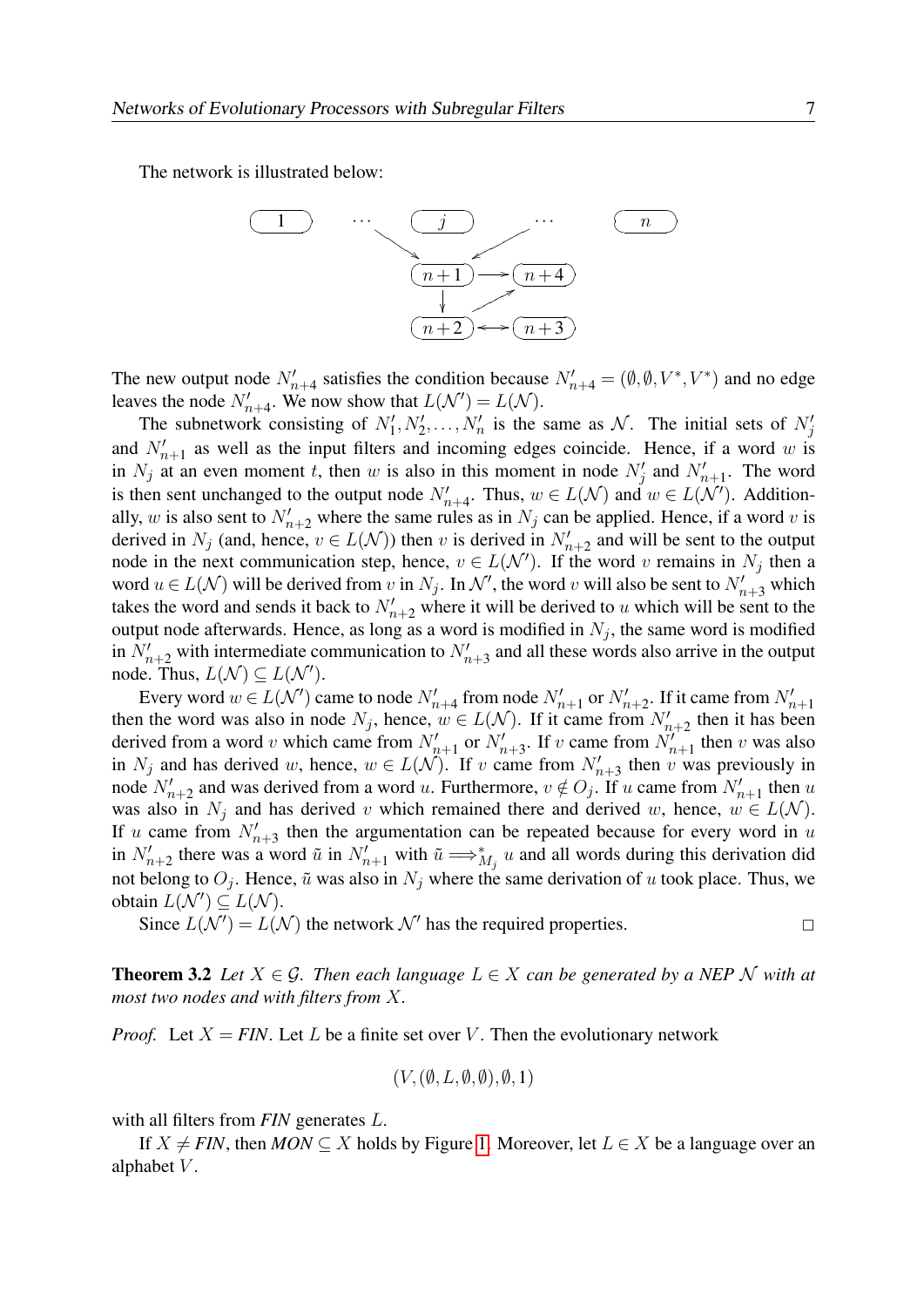We construct the NEP  $\mathcal{N} = (V, N_1, N_2, E, 2)$  given as

| $I_1 = V^*$ $O_1 = V^*$ |                                                                    | $I_2 = L$                                                | $O_2 = V^*$ |
|-------------------------|--------------------------------------------------------------------|----------------------------------------------------------|-------------|
|                         | $A_1 = \{\lambda\}$ $M_1 = \{\lambda \rightarrow a \mid a \in V\}$ | $A_2 = \{\lambda \mid \lambda \in L\}$ $M_2 = \emptyset$ |             |

Every word  $w \in V^+$  will be derived in node  $N_1$  and be communicated to node  $N_2$  which accepts all words that also belong to  $L$ . The language generated by  $\mathcal N$  is

$$
L(\mathcal{N}) = A_2 \cup (V^+ \cap L) = L.
$$

<span id="page-7-0"></span>All filters are of type X.

**Corollary 3.3** *For each class*  $X \in \mathcal{G}$ *, we have*  $X \subset \mathcal{E}(X)$ *.*  $\Box$ 

**Corollary 3.4** *For each class*  $X \in \mathcal{G}$ *, we have MON*  $\subset \mathcal{E}(X)$ *.* 

*Proof.* By the relations given in Figure [1](#page-3-0) and Corollary [3.3,](#page-7-0) it is sufficient to show the inclusion  $MON \subseteq \mathcal{E}(FIN)$ . Let V be an alphabet and  $L = V^*$ . Then the evolutionary network  $(V, (\{\lambda \rightarrow a \mid a \in V\}, \{\lambda\}, \emptyset, \emptyset), \emptyset, 1)$  with all filters from *FIN* generates L. Thus, any monoidal language  $L = V^*$  belongs to  $\mathcal{E}(FIN)$ .

## 4. Computationally Complete Cases

In this section we present the computational completeness of some families  $\mathcal{E}(X)$ .

**Theorem 4.1**  $\mathcal{E}(SUF) = RE$  and  $\mathcal{E}(CIRC) = RE$ .

*Proof.* First we show that  $\mathcal{E}(SUF) = RE$ .

Let L be a recursively enumerable language. Let  $\mathcal{N} = (V, N_1, N_2, \ldots, N_n, E, j)$  be a network with evolutionary processors and filters from the class *REG* such that  $L(\mathcal{N}) = L$ . For any node  $N_i = (M_i, A_i, I_i, O_i)$ , we construct the sets

$$
I'_{i} = \{X\}I_{i}\{Y\} \cup \text{Suf}(I_{i})\{Y\} \cup \{\lambda\},
$$
  

$$
O'_{i} = \{X\}O_{i}\{Y\} \cup \text{Suf}(O_{i})\{Y\} \cup \{\lambda\},
$$

where X and Y are two new symbols. By definition,  $I'_i$  and  $O'_i$  are suffix-closed. We assume that the network N has the property  $N_j = (\emptyset, \emptyset, I_j, O_j)$  and no edge leaves the output node (according to the previous Lemma).

We consider the network

$$
\mathcal{N}' = (V \cup \{X, Y\}, N'_1, N'_2, \dots, N'_n, N'_{n+1}, N'_{n+2}, E', n+2)
$$

with

$$
N'_{i} = (M_{i}, \{X\}A_{i}\{Y\}, I'_{i}, O'_{i}) \text{ for } 1 \leq i \leq n,
$$
  
\n
$$
N'_{n+1} = (\{X \to \lambda, Y \to \lambda\}, \emptyset, I'_{j}, V^{*}),
$$
  
\n
$$
N'_{n+2} = (\emptyset, \emptyset, V^{*}, \emptyset),
$$
  
\n
$$
E' = E \cup \{ (i, n+1) | (i, j) \in E \} \cup \{ (n+1, n+2) \}.
$$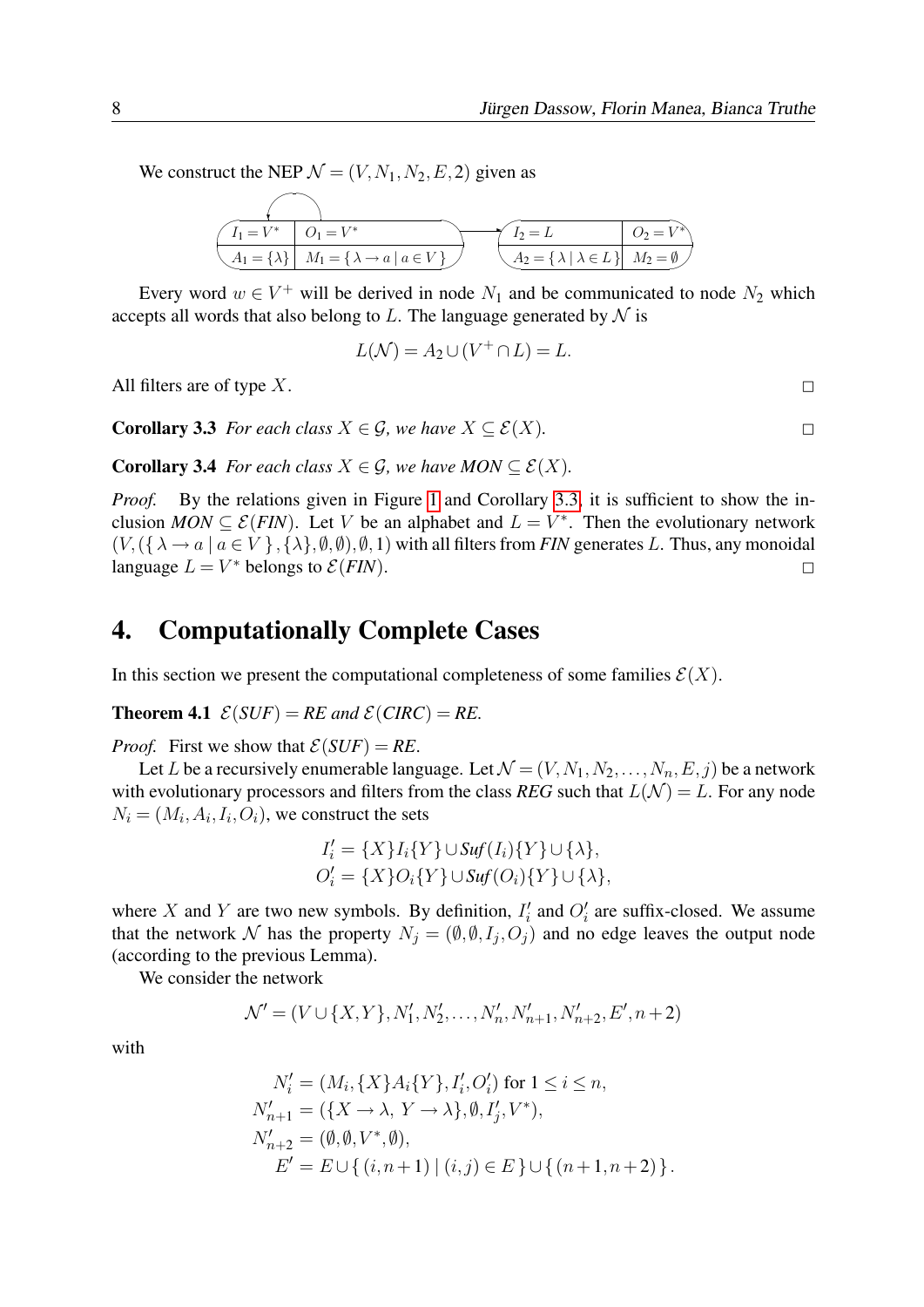It is obvious that the filters of  $N'_{n+1}$  and  $N'_{n+2}$  are suffix-closed, too. Thus  $\mathcal{N}'$  is a network of type *SUF*.

We now prove that  $L(\mathcal{N}) = L(\mathcal{N}')$ . We start with words of the form  $XwY$  and as long as these words are changed according to rules of  $M_i$ ,  $1 \le i \le n$ , they can only be sent to nodes  $N'_s$ ,  $1 \leq s \leq n$ , and  $N'_{n+1}$ . Thus we simulate a derivation in N (in N' we have an X in front of and a Y behind the word w occurring in N) and get into  $N'_{n+1}$  exactly those words  $XwY$ whose subword w comes into  $N_j$ . Now X and Y are removed and the resulting word w is sent to  $N'_{n+2}$ . Other words cannot arrive in  $N'_{n+2}$  and other words do not appear in  $N_j$ . Hence, we have  $L(\mathcal{N}') = L(\mathcal{N})$ .

To show that  $\mathcal{E}(CIRC) = RE$ , we repeat the previous proof with the following modifications. We set

$$
I'_i = Circ(\lbrace X \rbrace I_i \lbrace Y \rbrace) \text{ and } O'_i = Circ(\lbrace X \rbrace O_i \lbrace Y \rbrace) \text{ for } 1 \leq i \leq n.
$$

This ensures that  $Circ(F) = F$  for all filters F of the new network  $\mathcal{N}'$ . Then the proof proceeds as in the case of suffix-closed filters.  $\Box$ 

#### <span id="page-8-0"></span>**Theorem 4.2**  $\mathcal{E}(DEF) = RE$ .

*Proof.* It is known that any recursively enumerable language can be generated by a phrase structure grammar in Kuroda normal form, i. e., by a grammar where all productions have one of the following forms:

$$
AB \to CD
$$
,  $A \to CD$ ,  $A \to x$ , where  $A, B, C, D \in N$ ,  $x \in N \cup T \cup \{\lambda\}$ .

We construct a network of evolutionary processors with definite filters only that simulates a phrase structure grammar in Kuroda normal form.

Let  $G = (N, T, P, S)$  be a grammar in Kuroda normal form. Further, let  $V = N \cup T$  and let  $x_1, x_2, \ldots, x_s$  be the elements of V.

Let  $p = \alpha \rightarrow \beta$  be a rule of P and  $w \alpha a_t a_{t-1} \cdots a_1$  be a sentential form of the grammar G with  $w \in V^*$  and  $a_i \in V$  for all natural numbers i with  $1 \le i \le t$ .

The idea of the simulation is to store the letters  $a_1, a_2, \ldots, a_t$  together with their positions in the suffix somewhere else in the word to obtain the subword  $\alpha$  in the end of the word. There it can be replaced by the right hand side  $\beta$  of the rule (by definite filters it can be checked at the end of a word that the rule is applied correctly). After that, the letters  $a_1, a_2, \ldots, a_t$  are restored at their correct positions.

Since a word can be arbitrarily large, the position of a letter  $a_i$  can be an arbitrarily large number and hence cannot be represented by a single symbol from a finite repository. The trick here is to encode the position by the number of occurrences of a special symbol respresenting  $a_i$ . To be more precise, we encode the position i of a letter a by  $2<sup>i</sup>$  occurrences of the symbol [a]. If a symbol a occurs at positions  $i_1, i_2, \ldots, i_n$ , then the number of occurrences of the symbol [a] in the word will be  $2^{i_1} + 2^{i_2} + \cdots + 2^{i_p}$ . Hence, the number of occurrences of a symbol [a] in a word – read as a binary number – indicates by '1' at which positions in the suffix  $a_t a_{t-1} \cdots a_0$ the letter a occurs.

We now construct a network  $\mathcal N$  for simulating a grammar in Kuroda normal form. Let  $p_1,\ldots,p_k$  be the rules of the form  $A \to BC$  with  $A,B,C \in N$  ( $k \ge 0$ ). Let  $p_{k+1},\ldots,p_m$  be the rules of the form  $AB \to CD$  with  $A, B, C, D \in N$  ( $m \ge k$ ). Let  $p_{m+1}, \ldots, p_q$  be the rules of the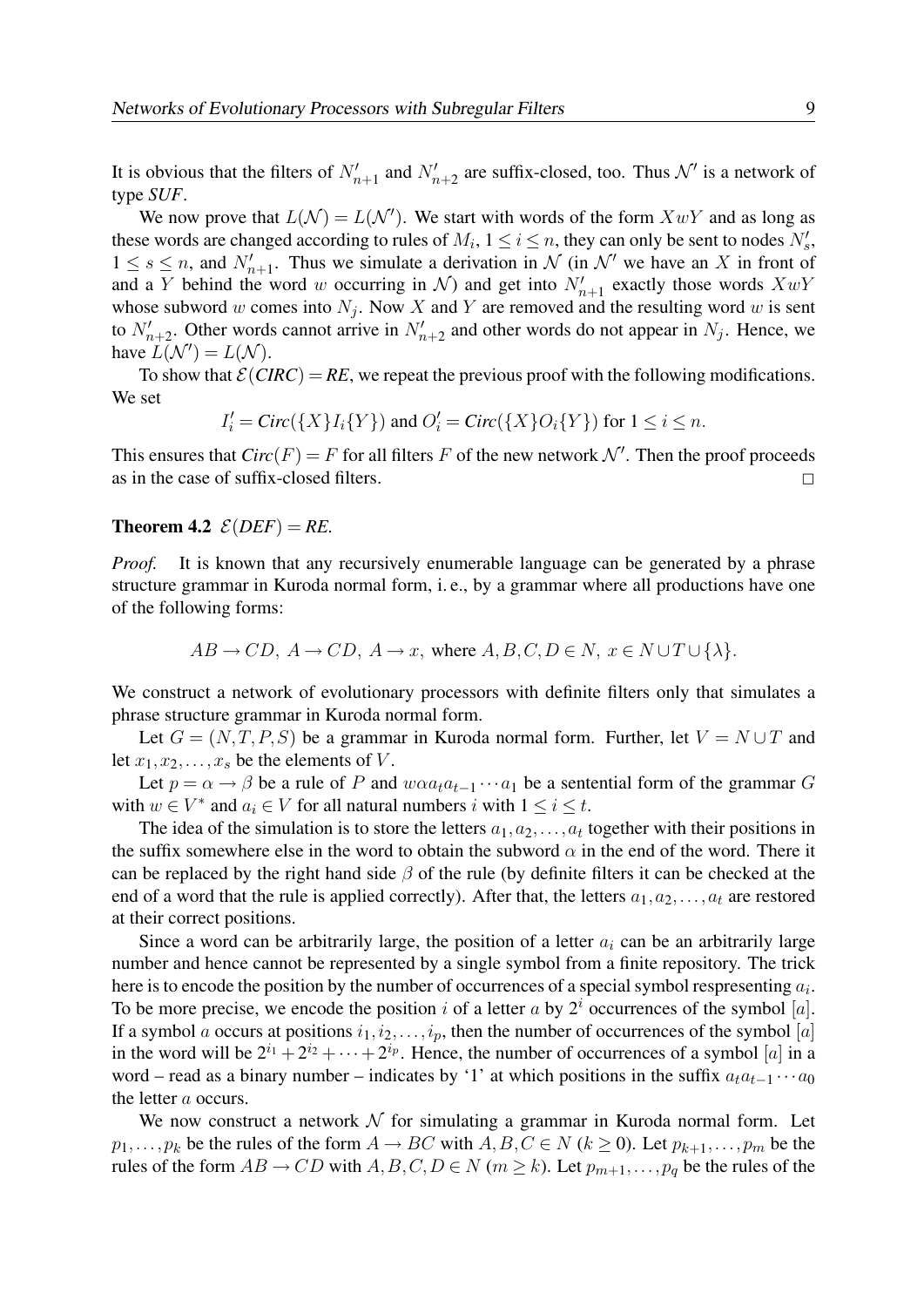form  $A \to x$  with  $A \in N$  and  $x \in V$   $(q \ge m)$ . Let  $p_{q+1}, \ldots, p_n$  be the rules of the form  $A \to \lambda$ with  $A \in N$   $(n \geq q)$ .

For each rule  $p_i$  with  $1 \le i \le m$ , we define two mappings  $l_i$  and  $r_i$  as follows:

$$
l_i: \{2\} \longrightarrow N, \text{ if } 1 \le i \le k,
$$
  
\n
$$
l_i: \{1, 2\} \longrightarrow N, \text{ if } k+1 \le i \le m,
$$
  
\n
$$
r_i: \{1, 2\} \longrightarrow N, \text{ if } 1 \le i \le m.
$$

If  $p_i$  is a rule  $A \to BC$  then we set  $l_i(2) = A$ ,  $r_i(1) = B$ , and  $r_i(2) = C$ . If  $p_i$  is a rule  $AB \to CD$ then we set  $l_i(1) = A$ ,  $l_i(2) = B$ ,  $r_i(1) = C$ , and  $r_i(2) = D$  (the values are the nonterminals of the left hand side and the right hand side at the respective position). As intermediate symbols, we introduce symbols  $\langle i, j \rangle$  where i is the number of a rule  $(1 \le i \le m)$  and j is a position  $(1 \le j \le 2)$ . We collect these symbols into two sets  $\langle 1 \rangle$  and  $\langle 2 \rangle$ :

$$
\langle 1 \rangle = \{ \langle i, 1 \rangle \mid 1 \le i \le m \}, \quad \langle 2 \rangle = \{ \langle i, 2 \rangle \mid 1 \le i \le m \}.
$$

Further let  $V' = \{x' \mid x \in V\}$ ,  $[V] = \{ [x] \mid x \in V\}$ , and  $\langle V \rangle = \{ \langle x \rangle \mid x \in V\}$  be mutually disjoint sets. We set

$$
\hat{V} = V \cup V' \cup [V] \cup \langle V \rangle \cup \{1,1'\} \cup \langle 1 \rangle \cup \langle 2 \rangle.
$$

Let F be a symbol that does not occur in the set  $\hat{V}$ .

We define the network N over the alphabet  $U = \hat{V} \cup \{F\}$ . The network has the following structure, where  $N_{\text{out}}$  denotes the output node:



The subnetwork  $\mathcal{N}_0$  consists of the only node (the initial node)  $N_0$  defined by

$$
M_0 = \emptyset
$$
,  $A_0 = \{ S \}$ ,  $I_0 = V^*$ ,  $O_0 = V^*$ .

In the cycle consisting of  $\mathcal{N}_0$  and  $\mathcal{N}_1$ , the simulation of the rules  $p_1, p_2, \ldots, p_m$  (where the length of the right hand side is greater than one) is performed. In the cycle of  $\mathcal{N}_0$  and  $\mathcal{N}_2$ , the application of the rules  $p_{m+1}, p_{m+2}, \ldots, p_q$  is simulated. In the cycle of  $\mathcal{N}_0$  and  $\mathcal{N}_3$ , the erasing rules of P are simulated (if P does not contain such rules, the subnetwork  $\mathcal{N}_3$  is not needed).

The subnetwork  $\mathcal{N}_2$  consists of the node  $N_2$  defined by

$$
M_2 = \{p_{m+1}, p_{m+2}, \dots, p_q\},
$$
  
\n
$$
A_2 = \emptyset, I_2 = V^*, O_2 = V^*.
$$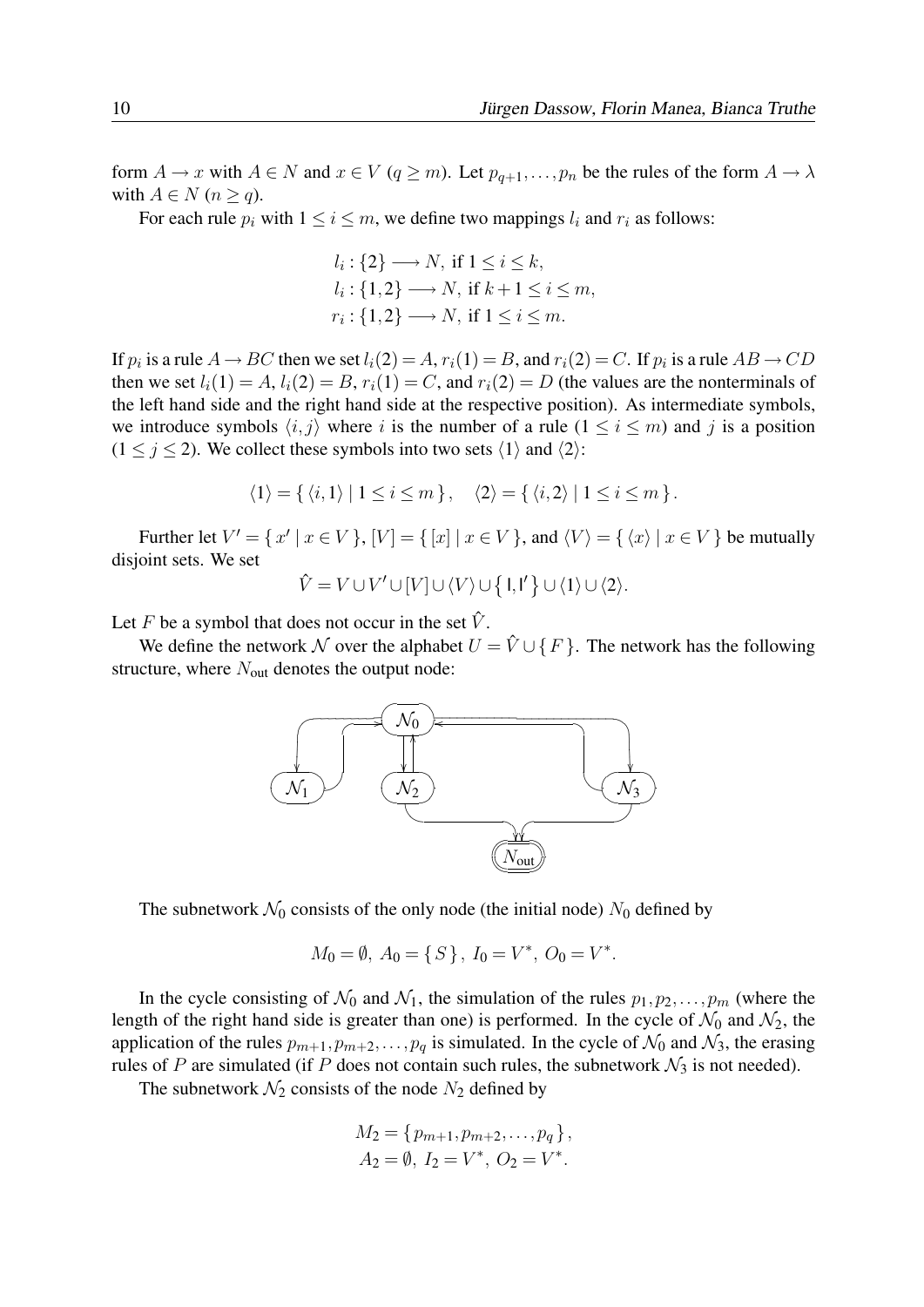The subnetwork  $\mathcal{N}_3$  consists of the node  $N_3$  defined by

$$
M_3 = \{p_{q+1}, p_{q+2}, \dots, p_n\},
$$
  

$$
A_3 = \emptyset, I_3 = V^*, O_3 = V^*.
$$

The rules  $p_{m+1},...,p_n$  may lead to a terminal word (in contrast to the rules  $p_1,...,p_m$ ). Therefore, terminal words can only be produced in the nodes  $N_2$  and  $N_3$ . The words from these nodes are also sent to the output node  $N_{\text{out}}$ , which takes all incoming terminal words:

$$
M_{\text{out}} = \emptyset, A_{\text{out}} = \emptyset, I_{\text{out}} = T^*, O_{\text{out}} = U^*.
$$

All words that arrive in this node form the language that is generated by the network. The subnetwork  $\mathcal{N}_1$  has the form



where the node  $N_1$  is defined by

$$
M_1 = \{ x \to x' \mid x \in V \} \cup \{ l_i(2) \to \langle i, 2 \rangle \mid 1 \le i \le n \},
$$
  
\n
$$
A_1 = \emptyset, I_1 = \hat{V}^*, O_1 = \hat{V}^*.
$$

This node marks a symbol for removing from the end or for replacing according to a rule.

In each subnetwork  $\mathcal{N}_{1,i}$  for  $1 \leq i \leq s$ , the elimination of the last symbol is performed if it is equal to  $x'_i$ . In the subnetwork  $\mathcal{N}_4$ , the application of a rule is simulated. The node  $N_5$  is defined by

$$
M_5 = \emptyset
$$
,  $A_5 = \emptyset$ ,  $I_5 = \hat{V}^*$ ,  $O_5 = \hat{V}^*$ .

In each subnetwork  $\mathcal{N}_{2,i}$  for  $1 \leq i \leq s$ , the letter  $x_i$  is restored at the end of the current word if it has been there originally.

For  $1 \le i \le s$ , the subnetwork  $\mathcal{N}_{1,i}$  checks whether the last symbol of the word is the letter  $x'_i$ . If this is not the case, then the word is lost. Otherwise, the symbol 'I' is inserted which indicates the position of the last letter in the original suffix  $a_t a_{t-1} \cdots a_1$  (the number of occurrences of the symbol 'I' is equal to the index of the last letter in the suffix). For example, let the current suffix be  $a_t a_{t-1} \cdots a_{j+1} a'_j$ . Let  $x_i$  be the letter  $a_j$ . Then the subnetwork  $\mathcal{N}_{1,i}$  (and no other subnetwork  $\mathcal{N}_{1,l}$ ) processes the word. After inserting the symbol 'I', the word contains exactly j occurrences of this symbol. Then the symbol  $[x_i]$  (which is equal to  $[a_j]$ ) is inserted  $2^j$  times (one symbol is inserted and then the number of occurrences is doubled as many times as the symbol 'l' appears). Finally, the marked letter  $a'_j$  is deleted.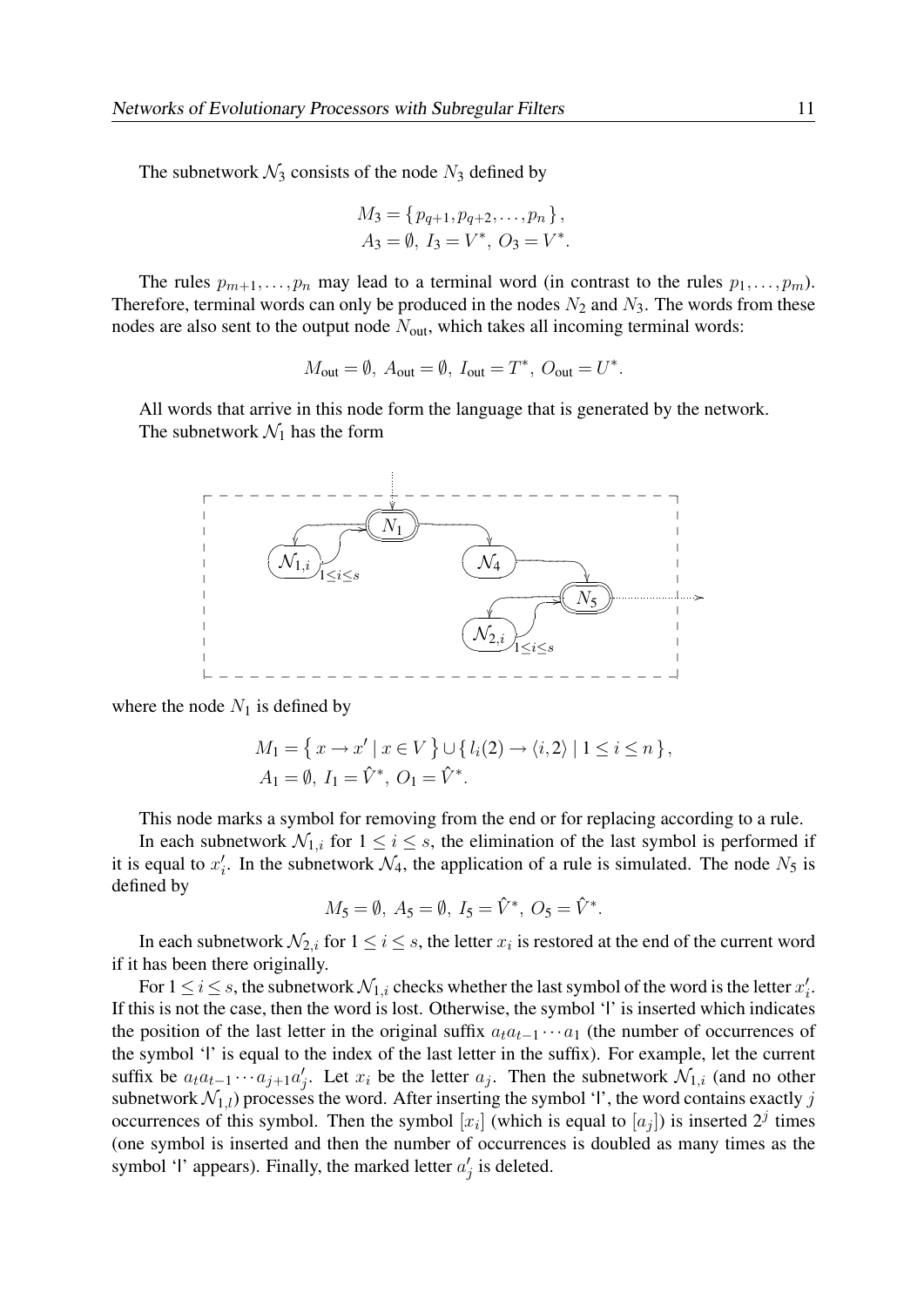

The network  $\mathcal{N}_{1,i}$  has the following form  $(1 \le i \le s)$  – the initial set is empty in each node:

In the subnetwork  $\mathcal{N}_4$ , the application of a rule  $p_i$  with  $1 \leq i \leq m$  is simulated. This subnetwork has the following form (the initial set is empty in each node):



The nodes  $N_{4,1}$  and  $N_{4,2}$  take the word if its last symbol has been marked for the simulation of a rule by a symbol of the set  $\langle 2 \rangle$ . Then a symbol of the set  $\langle 1 \rangle$  is produced (inserted, if the marking stands for a rule of the form  $A \rightarrow BC$ , or obtained by substitution, if the marking stands for a rule of the form  $AB \rightarrow CD$ ). The third node  $N_{4,3}$  checks whether at both places the same rule was chosen and whether the markings are in the correct order (whether the word ends with a subword  $\langle i,1\rangle\langle i,2\rangle$  for some rule  $p_i$  with  $1 \le i \le n$ . If it is correct, the intermediate symbols are replaced by the respective symbols of the right hand side of the rule, otherwise the word is lost.

If the rule was simulated, the word is sent to node  $N_5$  from where it is distributed to every subnetwork  $\mathcal{N}_{2,i}$  for  $1 \leq i \leq s$ . Each subnetwork  $\mathcal{N}_{2,i}$  checks whether the letter  $x_i$  has to be restored at the end of the word. Let  $j$  be the number of occurrences of the symbol 'I'. If the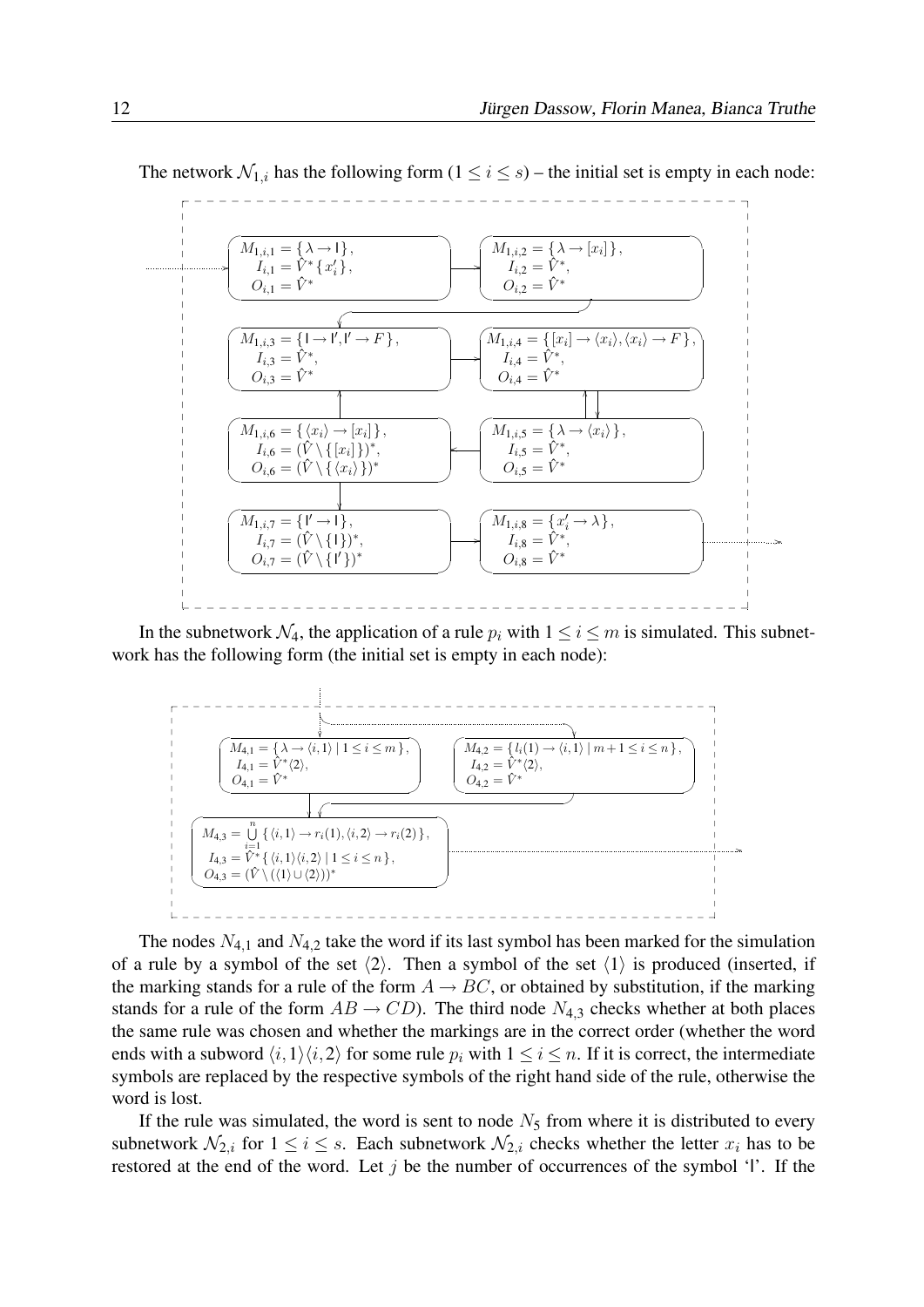symbol  $[x_i]$  occurs  $2^j$  times in the word, then  $a_j = x_i$  and  $x_i$  is restored, otherwise, the word is lost in this network because, at some moment, the only applicable rule is a rule which introduces the 'fail' symbol F (but for every number j between t and 1, the condition  $a_j = x_i$  is satisfied for some letter  $x_i$  and, hence, that subnetwork succeeds). When all letters of the suffix have been restored, the word sent from node  $N_5$  to the node  $N_0$  does not contain auxiliary symbols. Hence, it is taken by this node and the simulation of a rule  $p_i$  with  $1 \le i \le n$  is finished.

The subnetwork  $\mathcal{N}_{2,i}$  has the following form for  $1 \leq i \leq s$  (the initial set is empty in each node):



The network  $N$  constructed above for an arbitrary phrase structure grammar has only filters that are definite languages. This proves the claim.  $\Box$ 

#### <span id="page-12-0"></span>**Theorem 4.3**  $\mathcal{E}(COMB) = RE$ .

*Proof.* The network constructed in the proof of Theorem [4.2](#page-8-0) with definite filters has – up to one exception – only combinational filters. The exception is the node  $N_{4,3}$  where the input filter  $\hat{V}^*\{\langle i,1\rangle\langle i,2\rangle | 1 \leq i \leq n\}$  is not combinational. We now replace the node  $N_{4,3}$  as follows. For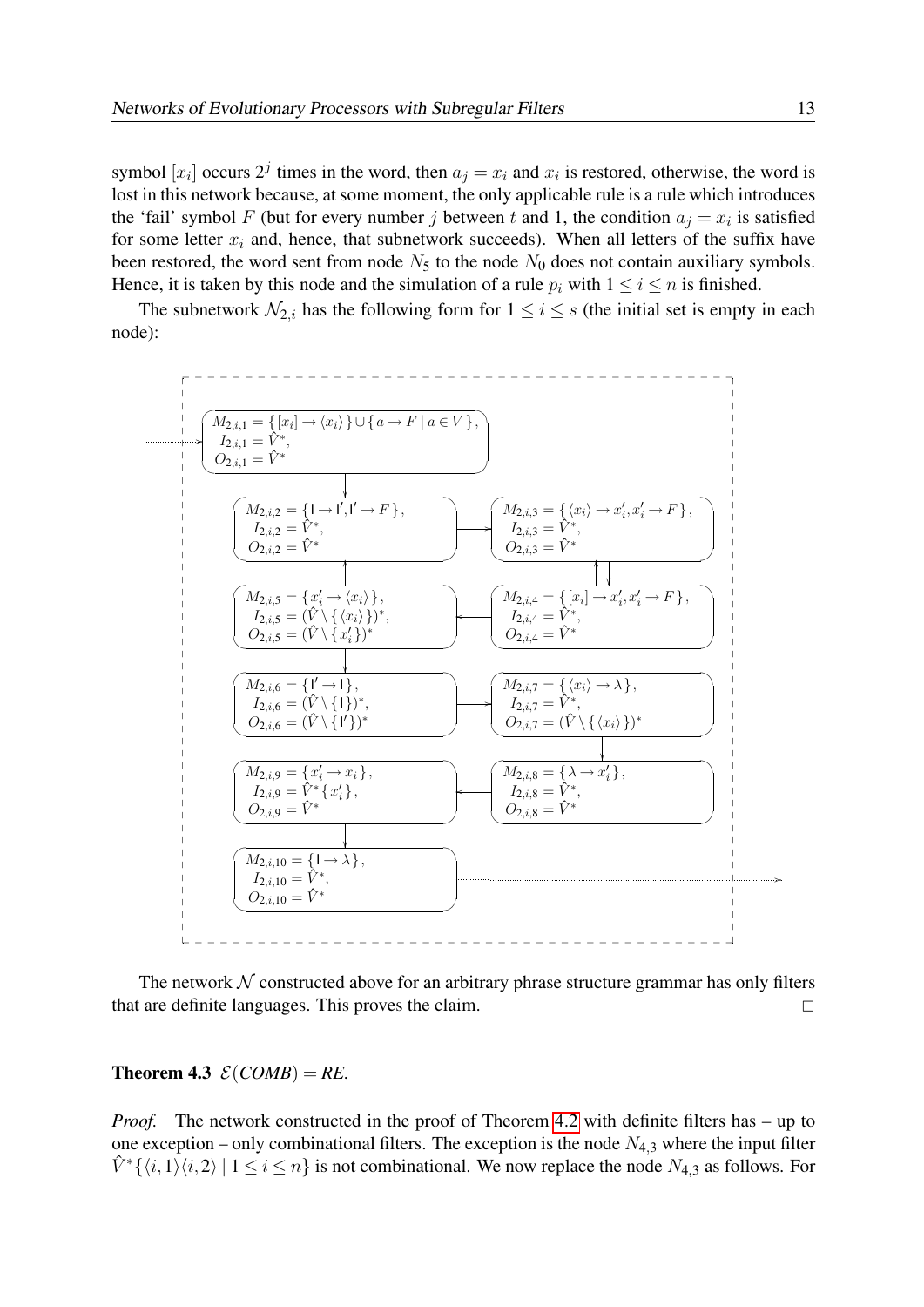each i,  $1 \le i \le n$ , we define the nodes

$$
N_{4,3,i,1} = (\{\langle i,2 \rangle \to \lambda\}, \emptyset, \hat{V}^*\{\langle i,2 \rangle\}, \hat{V}^*\{\langle i,1 \rangle\}),
$$
  
\n
$$
N_{4,3,i,2} = (\{\lambda \to \langle i,2 \rangle\}, \emptyset, \hat{V}^*\{\langle i,1 \rangle\}, \hat{V}^*),
$$
  
\n
$$
N_{4,3,i,3} = (\{\langle i,1 \rangle \to r_i(1), \langle i,2 \rangle \to r_i(2)\}, \emptyset, \hat{V}^*\{\langle i,2 \rangle\}), (\hat{V} \setminus (\langle 1 \rangle \cup \langle 2 \rangle))^*).
$$

Then we connect these nodes to the nodes as follows. The ingoing edges of  $N_{4,3,i,1}$  are those from  $N_{4,3}$ ; there are edges from  $N_{4,3,i,1}$  to  $N_{4,3,i,2}$  and from  $N_{4,3,i,2}$  to  $N_{4,3,i,3}$  and the outgoing edges of  $N_{4,3,i,3}$  are the outgoing edges of  $N_{4,3}$ .

We note that all filters of the constructed network are combinational languages.

It is easy to see that a word passes through  $N_{4,3}$  if and only if it passes in succession the nodes  $N_{4,3,i,1}$ ,  $N_{4,3,i,2}$ , and  $N_{4,3,i,3}$  for some  $i, 1 \le i \le n$  and conversely. Moreover, in both cases the word is changed in the same manner in both cases. Hence the constructed network generates the recursively enumerable languages from which we started in part i). Thus  $RE \subseteq \mathcal{E}(COMB)$ .

Because  $\mathcal{E}(COMB) \subseteq \mathcal{E}(DEF)$  by the relations of Figure [1](#page-3-0) and Lemma [2.2,](#page-5-0) the equality  $RE = \mathcal{E}(COMB)$  follows.

#### **Theorem 4.4**  $\mathcal{E}(UF) = RE$ .

*Proof.* By Theorem [2.3,](#page-5-1) the relations of Figure [1,](#page-3-0) and Lemma [2.2,](#page-5-0) we have  $\mathcal{E}(UF) \subseteq RE$ .

Let  $L \in \mathbb{RE}$ . By Theorem [4.3](#page-12-0) we can assume that L is generated by an evolutionary network N with combinational filters and  $L = L(N)$ . Let U be the alphabet of the network. Furthermore, let  $N$  be a node of the network. Then  $N$  has the form

$$
N = (M, A, V_1^* \{a_1, a_2, \dots, a_n\}, V_2^* \{b_1, b_2, \dots, b_m\})
$$

with  $V_1 \subseteq U$ ,  $a_i \in V_1$  for  $1 \le i \le n$ ,  $V_2 \subseteq U$ , and  $b_j \in V_2$  for  $1 \le j \le m$ . Let  $c_1, c_2, \ldots, c_k$  be the other letters of  $V_2$ :  $\{c_1, c_2, \ldots, c_k\} = V_2 \setminus \{b_1, b_2, \ldots, b_m\}$ . We replace the node N by the subnetwork given in the following figure where the nodes are defined as follows:



Every edge from a node K to the node N is replaced by edges from K to every node  $N_i^a$  for  $1 \le i \le n$ . Every edge from the node N to a node K is replaced by edges from every node  $N_i^b$ for  $1 \leq i \leq m$  to A.

Then a word  $w$  passes the node  $N$  if and only if it passes the subnetwork defined above. Indeed, w enters the subnetwork if and only if it passes the input filter of one of the nodes  $N_i^a$ , which is equivalent to passing the input filter of  $N$ . Then a rule is applied to it; this is simulated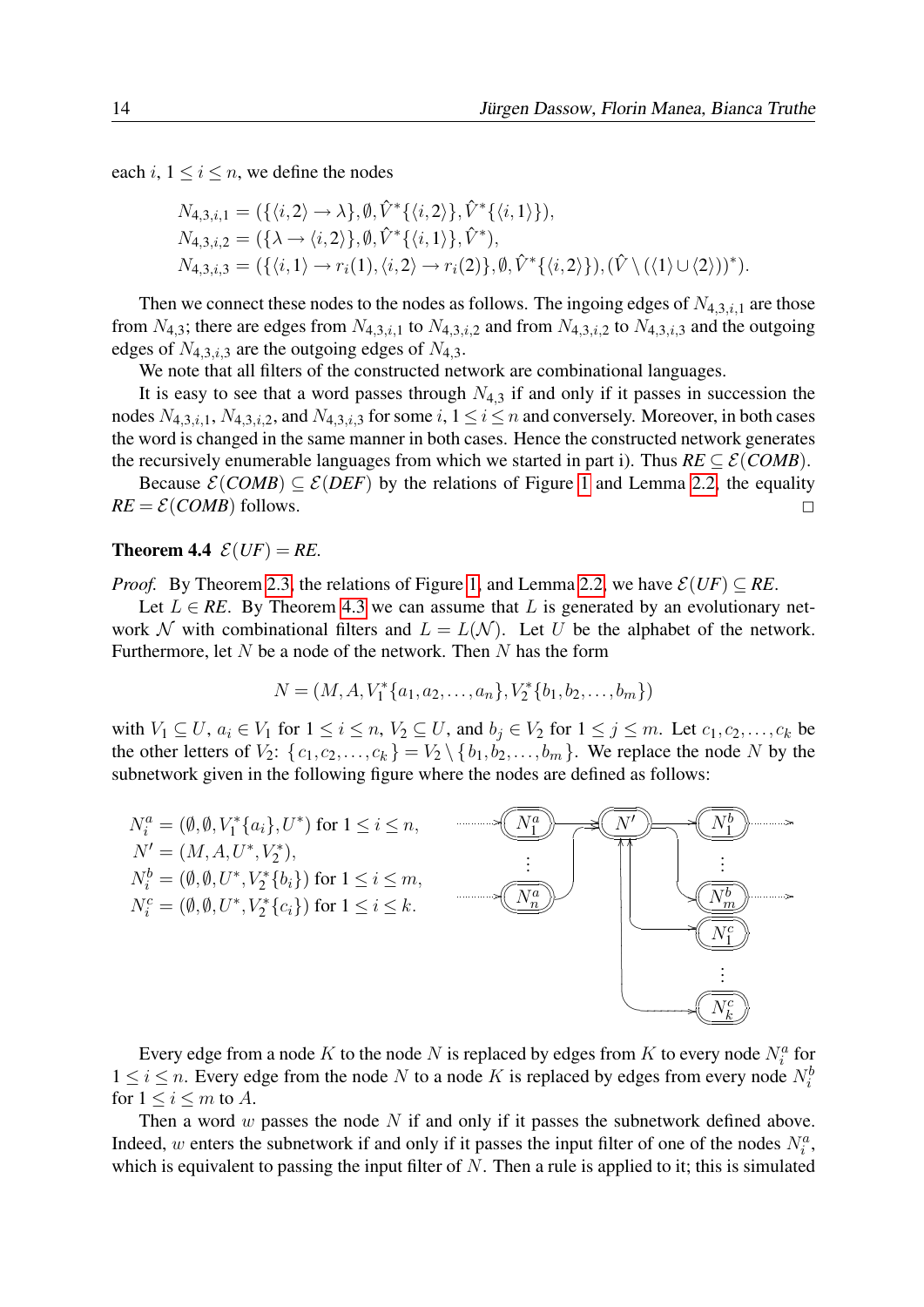in the subnetwork in the node  $N'$ , where every string that entered the subnetwork enters after an evolutionary and a communication step. Further, the string exits the node  $N$  if it belongs to the set  $V_2^*$  $Z_2^*$  and its last letter is one of the  $b_i$  with  $1 \le i \le m$ ; equivalently, in the subnetwork, the word remains in the node N' if it does not belong to  $V_2^*$  $\chi^*_{2}$ , otherwise it is communicated to the nodes  $N_i^b$  for  $1 \le i \le m$  and  $N_i^c$  for  $1 \le i \le k$  and exits the subnetwork if it passes the output filter of one of the nodes  $N_i^b$ . If it does not pass such an output filter, then it passes the output filter of one of the nodes  $N_i^c$  and is returned to node  $N'$  (which simulates that it remains in the node  $N$  as well).

If we replace all nodes of the network  $\mathcal N$  as described above, we obtain a network  $\mathcal N'$  which also generates the language L. Moreover, if  $V = \{x_1, x_2, \ldots, x_p\}$ , then

$$
V^*\{a\} = (\{x_1\}^*\{x_2\}^*\cdots\{x_p\}^*)^*\{a\}.
$$

Therefore all filters of the constructed network  $\mathcal{N}'$  are union-free. Hence  $L \in \mathcal{E}(UF)$ . This proves the other inclusion  $RE \subseteq \mathcal{E}(UF)$ .

By the relations shown Figure [1,](#page-3-0) Lemma [2.2,](#page-5-0) and Theorem [2.3,](#page-5-1) we obtain the following theorem.

**Theorem 4.5**  $\mathcal{E}(ORD) = \mathcal{E}(NC) = \mathcal{E}(PS) = RE$ .

# 5. Computationally Non-Complete Cases

We first discuss the case of finite filters. We start with a certain normal form for networks with finite filters.

<span id="page-14-0"></span>**Lemma 5.1** *For each NEP N with only finite filters, we can construct a NEP N' with only one processor and finite filters that generates the same language as* N *.*

*Proof.* Let  $\mathcal{N} = (V, N_1, N_2, \ldots, N_n, E, j)$  be a NEP with finite filters. Let  $B_i$  be the set of all words that enter some time the node  $N_i$ :

$$
B_j = \{ w \in V^* \mid \exists t \exists i : (i, j) \in E \text{ and } w \in C_{2t+1}(i) \cap O_i \cap I_j \}
$$
  
= 
$$
\left\{ w \in V^* \mid \exists i : (i, j) \in E \text{ and } w \in O_i \cap I_j \cap \bigcup_{t \ge 0} C_{2t+1}(i) \right\}.
$$

The set  $B_j$  is finite  $(B_j \subseteq I_j)$  and can be computed since the set  $L'(i) = \bigcup_{i=1}^{n} A_i$  $t\geq 0$  $C_{2t+1}(i)$  is regular (see proof of Theorem [5.2,](#page-15-0) the equation also holds for  $L'(i)$  instead of  $L(\mathcal{N})$ ).

Let  $\mathcal{N}' = (V, N'_1, \emptyset, 1)$  be the NEP with the processor  $N'_1 = (M_j, A_j \cup B_j, \emptyset, O_j)$ . Let C and  $C'$  be the configurations of N and N', respectively. We show inductively that every word w which is in node  $N_j$  at a time  $2t'$  or  $2t' + 1$  (for a  $t' \ge 0$ ) is also in node  $N'_1$  at a time  $2t''$  or  $2t'' + 1$  (for a  $t'' \ge 0$ ), respectively, and vice versa.

- $w \in C_0(j)$ . Then  $w \in A_j$  and therefore  $w \in C'_0$  $''_0(1).$
- $w \in C_{2t'+1}(j)$  with  $t' \ge 0$ . Then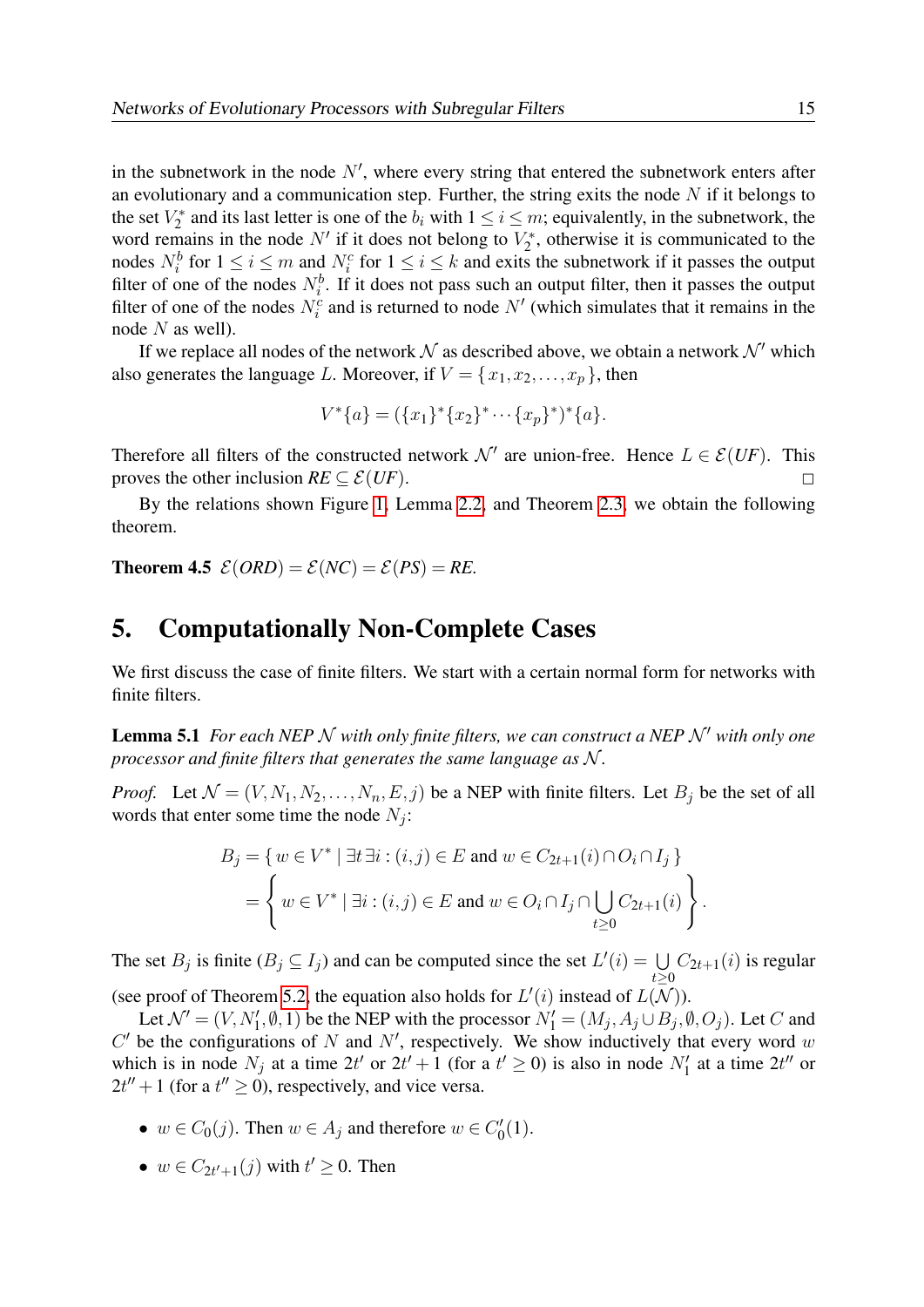- (a)  $w \in C_{2t'}(j)$  and  $M_j$  is not applicable or
- (b) there is a word  $v \in C_{2t'}(j)$  which yields  $w(v \Longrightarrow_{M_j} w)$ .

In Case (a), we have  $w \in C_2'$  $y'_{2t''}(1)$  for a  $t'' \ge 0$  by induction hypothesis. Since no rule is applicable, we also have  $w \in C_2'$  $y'_{2t''+1}(1)$ . In Case (b), we have  $v \in C_2'$  $y_{2t''}(1)$  for a  $t'' \ge 0$  by induction hypothesis. Since  $v \stackrel{\sim}{\Longrightarrow}_{M_j} w$  it is  $w \in C'_2$  $y_{2t''+1}'(1).$ 

- $w \in C_{2t'}(j)$  with  $t' \geq 1$ . Then
	- (a) there is k with  $1 \le k \le n$ ,  $(k, j) \in E$ , and  $w \in C_{2t'-1}(k) \cap O_k \cap I_j$  or
	- (b)  $w \in C_{2t'-1}(j) \setminus O_j$ .

In Case (a), we have  $w \in B_j$  and therefore  $w \in C'_0$  $w'_0(1)$ . In Case (b), we have  $w \in C'_2$  $y_{2t''+1}'(1)$ for a  $t'' \geq 0$  by induction hypothesis. Since  $w \notin O_j$  we also have  $w \in C_2'$  $\frac{y}{2t''+2}(1).$ 

- $w \in C_0'$  $_{0}^{\prime}(1)$ . Then
	- (a)  $w \in A_i$  or
	- (b)  $w \in B_i$ .

In Case (a), we also have  $w \in C_0(j)$ . In Case (b), we have  $w \in C_{2t'}(j)$  for a  $t' \ge 1$ .

- $w \in C'_2$  $y''_{2t''+1}(1)$  with  $t'' \ge 0$ . Then
	- (a)  $w \in C'_2$  $y_{2t''}(1)$  and  $M_j$  is not applicable or
	- (b) there is a word  $v \in C'_2$  $y_{2t''}(1)$  which yields  $w(v \Longrightarrow_{M_j} w)$ .

In Case (a), we have  $w \in C_{2t'}(j)$  for a  $t' \ge 0$  by induction hypothesis. Since no rule is applicable, we also have  $w \in C_{2t'+1}(j)$ . In Case (b), we have  $v \in C_{2t'}(j)$  for a  $t' \ge 0$  by induction hypothesis. Since  $v \Longrightarrow_{M_j} w$  it is  $w \in C_{2t'+1}(1)$ .

•  $w \in C'_2$  $y'_{2t''}(1)$  with  $t'' \ge 1$ . Then  $w \in C'_2$  $\mathcal{O}_{2t''-1}(1) \setminus O_j$  (because there is no 'real' communication). We have  $w \in C_{2t'+1}(j)$  for a  $t' \ge 0$  by induction hypothesis. Since  $w \notin O_j$  we also have  $w \in C_{2t'+2}(j)$ .

By this induction, it is shown that  $L(\mathcal{N}') = L(\mathcal{N})$ .

#### <span id="page-15-0"></span>Theorem 5.2  $\mathcal{E}(FIN) \subset REG$ .

*Proof.* Let  $\mathcal{N} = (V, N_1, N_2, \ldots, N_n, E, j)$  be a network with finite filters. Obviously, a word w is in  $N_i$  if and only if it is in  $A_j$  or satisfies  $I_j$  or is obtained from a word in  $N_j$  by application of a rule in  $M_i$ . We set

$$
U = \{ a \mid \lambda \to a \in M_j \}, \ V' = \{ a' \mid a \in V \}, \text{ and } U' = \{ a' \mid a \in U \}.
$$

Let  $h: (V \cup V')^* \to V^*$  be the homomorphism defined by

$$
h(a) = a \text{ for } a \in V \quad \text{and} \quad h(a') = \begin{cases} \lambda, & \text{for } a' \in U', \\ a, & \text{for } a' \in V' \setminus U', \end{cases}
$$

and  $\tau: (V \cup V')^* \to V^*$  be the finite substitution where  $\tau(a) = \tau(a')$  for  $a \in V$  and  $\tau(a)$  consists of all  $b \in V \cup \{\lambda\}$  such that there are an integers  $s \ge 0$  and  $b_0, b_1, \ldots, b_{s-1} \in V$  and  $b_s \in V \cup \{\lambda\}$ 

$$
\Box
$$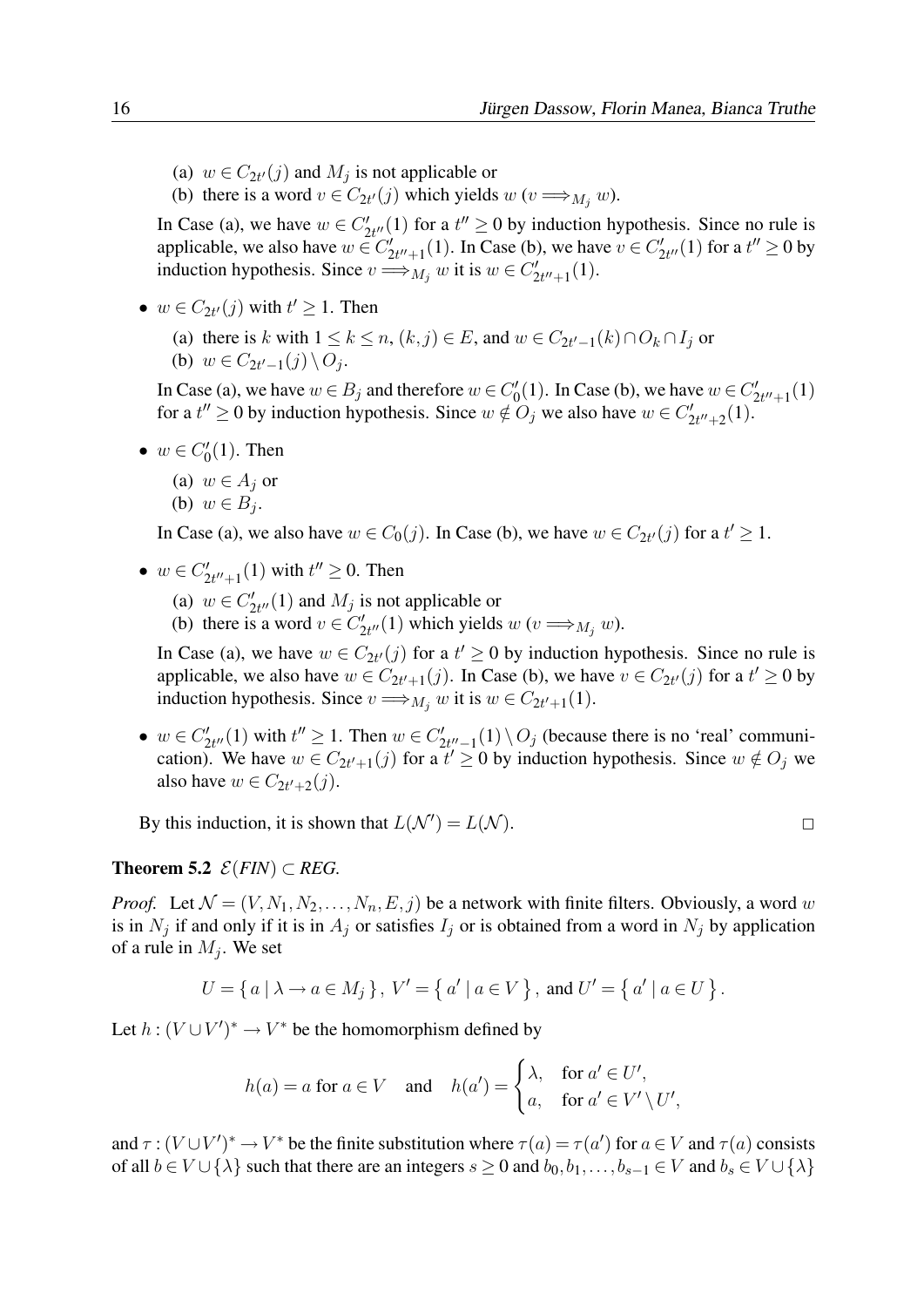such that  $a = b_0$ ,  $b = b_s$ , and  $b_i \rightarrow b_{i+1} \in M_j$  for  $0 \le i \le s-1$  (note that  $s = 0$  implies  $a = b$ ). Furthermore, let

 $k = \max\{|w| \mid w \in O_j \cup I_j \cup A_j\} + 1.$ 

We note the following facts:

- Assume that there is a word w of length at least k in  $L(\mathcal{N})$ . Then w is in  $C_t(j)$  for some t. By its length, it cannot leave the node, and thus all words which have a length at least  $k$  and can be obtained by application of rules of  $M_j$  to w belong to  $L(\mathcal{N})$ , too.
- If w with  $|w| > k+1$  is in  $L(\mathcal{N})$ , then w is obtained from a word  $v \in L(\mathcal{N})$  of length k by application of rules in  $M_i$  (since substitutions and deletions do not increase the length, the shortest words in  $L(\mathcal{N})$  with length at least k are obtained by an insertion from a word of length less than  $k$  and thus they have length  $k$ ).

Now it is easy to see that

$$
L(\mathcal{N}) = (L(\mathcal{N}) \cap \bigcup_{i=0}^{k-1} V^i) \cup (\tau(h^{-1}(L(\mathcal{N}) \cap V^k)) \cap \bigcup_{i \ge k} V^i)
$$

holds. Since finite languages are regular and regular languages are closed under inverse homomorphisms, finite substitutions, intersection, and union, L(N ) is regular. Hence E(*FIN*) ⊆ *REG* holds.

Let  $V = \{a\}$  and  $L = \{a\} \cup \{a^n \mid n \ge 3\}$ . Obviously, L is regular.

Suppose the language  $L$  is generated by a network with only finite filters. By Lemma [5.1,](#page-14-0) there is then a network N with only one node  $N = (M, A, \emptyset, O)$  that generates L. Since L is infinite, this node must be inserting. Hence, the rule set is  $M = \{\lambda \to a\}$ . If the initial set A contains  $\lambda$  then  $\lambda \in L(\mathcal{N})$  which is in contrast to  $\lambda \notin L$ . If the initial set A contains a or aa then the word aa belongs to the generated language  $L(\mathcal{N})$  which is in contrast to aa  $\notin L$ . If the initial set only contains words  $a^n$  with  $n \geq 3$  then the word a cannot be generated but  $a \in L$ which is a contradiction, too. Hence, there is no network with only finite filters that generates the language L. Thus,  $L \in REG \ (FIN)$ .

The following results show that the use of filters from the remaining language families, i. e., from *MON* or *NIL* or *COMM* leads to the same class of languages.

#### <span id="page-16-0"></span>**Theorem 5.3**  $\mathcal{E}(MON) = \mathcal{E}(COMM)$ .

*Proof.* According to Lemma [2.2,](#page-5-0) we have the inclusion  $\mathcal{E}(MON) \subseteq \mathcal{E}(COMM)$ . We now show the converse inclusion  $\mathcal{E}(COMM) \subseteq \mathcal{E}(MON)$ .

Let  $V = \{x_1, x_2, \ldots, x_r\}$  be an alphabet. Let N be a network of evolutionary processors with the working alphabet V and where all filters are commutative regular languages. We assume that  $N$  has the property that all output filters are monoidal languages and that the nodes with non-monoidal input filters have no evolution rules and no initial words (according to the considerations in the beginning of this section).

We now show how a node  $N = (\emptyset, \emptyset, I, O)$  of the network N with an arbitrary commutative regular input filter (and a monoidal output filter) can be simulated by a network where all filters are monoidal.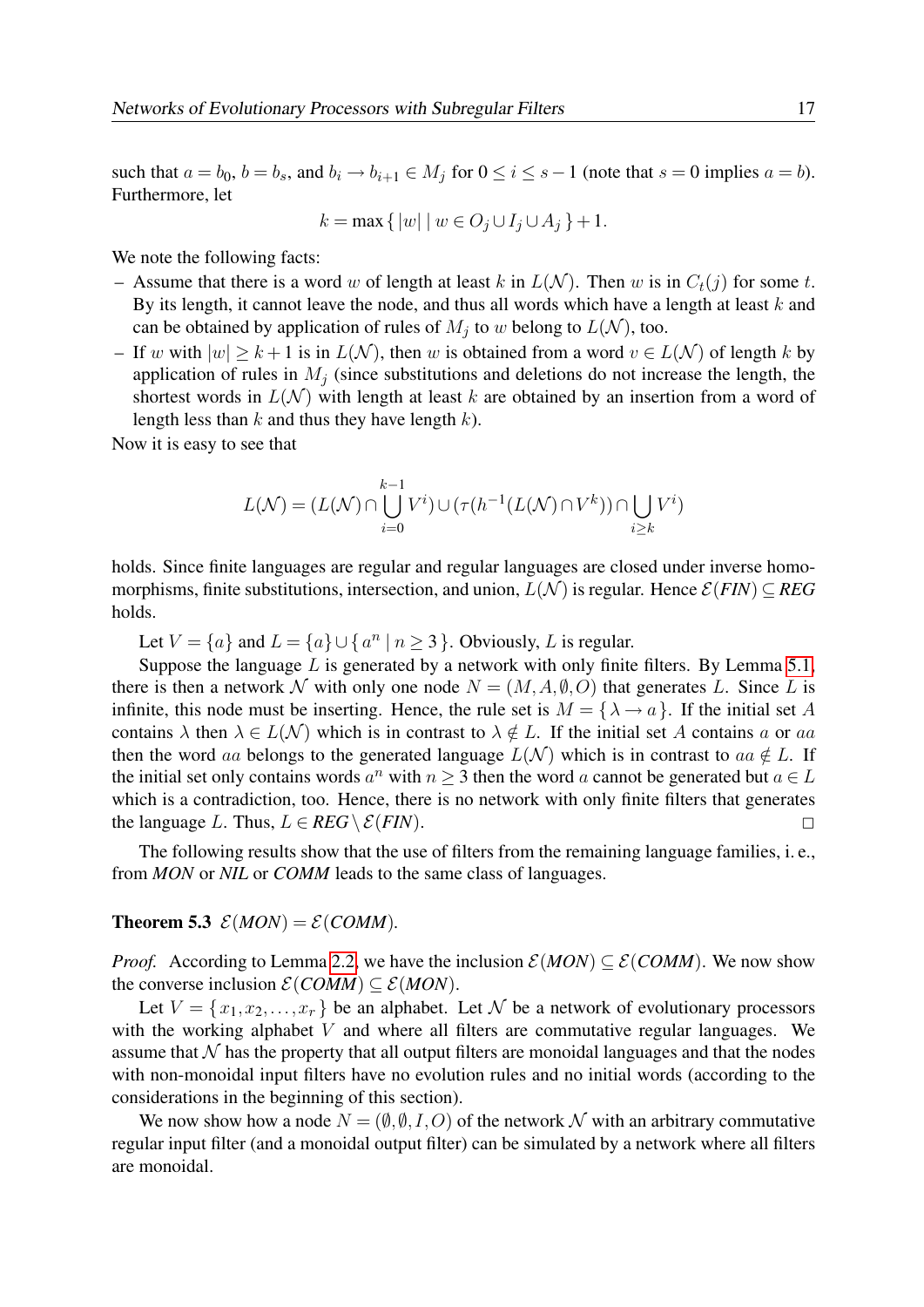For the alphabet V, we define four sets  $\tilde{V}$ , V',  $\tilde{V}'$ , and  $\hat{V}$ :

$$
\tilde{V} = \{ \tilde{x} \mid x \in V \},
$$
\n
$$
V' = \{ x' \mid x \in V \},
$$
\n
$$
\tilde{V}' = \{ \tilde{x}' \mid x \in V \},
$$
\nand\n
$$
\hat{V} = V \cup \tilde{V} \cup V' \cup \tilde{V}'.
$$

Furthermore, let  $h: V \longrightarrow \tilde{V}$  be the isomorphism with  $h(x) = \tilde{x}$  for  $x \in V$ . By  $\tilde{L}$ , we denote the language  $h(L)$ .

Let  $G = (N, \tilde{V}, P, S)$  be a regular grammar that generates the language  $\tilde{I}$ . We now create a network that simulates  $G_i$ . We assume that all rules in P have the form  $A \to aB$  or  $A \to a$  for nonterminals  $A, B \in N$  and a terminal symbol  $a \in \tilde{V}$ . Additionally, the rule  $S \to \lambda$  is permitted if the axiom S does not occur on the right hand side of a rule.

For each nonterminal  $X \in N$ , we set

$$
R(X) = \{ \langle aY \rangle \mid X \to aY \in P \}
$$

as the set of symbols representing the right hand sides of the nonterminating rules,

$$
T_t(X) = \left\{ a \mid a \in \tilde{V} \text{ and } X \to a \in P \right\}
$$

as the set of all terminal symbols that are generated by  $X$  with terminating,

$$
N_{post}(X) = \{ Y \mid Y \in N \text{ and } \exists a \in \tilde{V} : X \to aY \in P \}
$$

as the set of all nonterminals that are generated by  $X$ , and

$$
T_{pre}(X) = \{ a \mid a \in \tilde{V} \text{ and } \exists Y \in N : Y \to aX \in P \}
$$

as the set of all terminal symbols that are generated at the same time as  $X$ . The terminating nonterminals (those nonterminals  $X \in N$  for which a rule  $X \to a \in P$  exists for a terminal symbol  $a \in \tilde{V}$ ) are gathered in the set  $N_t$ . Furthermore, we set  $R = \{ \langle aY \rangle \mid \exists X \in N : X \to aY \in P \}$ .

For every nonterminal  $X \in N$ , we define two nodes

$$
N_X = (M_X, A_X, I_X, O_X)
$$
 and  $N_{X'} = (M_{X'}, A_{X'}, I_{X'}, O_{X'})$ 

as follows:

$$
M_X = \{ \lambda \to \langle aY \rangle \mid X \to aY \in P \}, \qquad M_{X'} = \{ \langle aX \rangle \to a \mid a \in T_{pre}(X) \},
$$
  
\n
$$
A_X = \emptyset, \qquad A_{X'} = \emptyset, \qquad I_{X'} = (\{ \langle aX \rangle \mid a \in T_{pre}(X) \} \cup V \cup \tilde{V})^*,
$$
  
\n
$$
O_X = (R \cup V \cup \tilde{V})^*, \qquad O_{X'} = (V \cup \tilde{V})^*.
$$

We put an edge from  $N_X$  to  $N_{Y'}$  if  $Y \in N_{post}(X)$  and an edge from  $N_{X'}$  to  $N_X$  for each nonterminal  $X \in N$ . In these nodes, the application of rules of the form  $X \to aY$  is simulated. First, the word is in node  $N_X$ , then a is inserted somewhere in the word (by  $N_{Y'}$ ) and then the word is in node  $N_Y$ .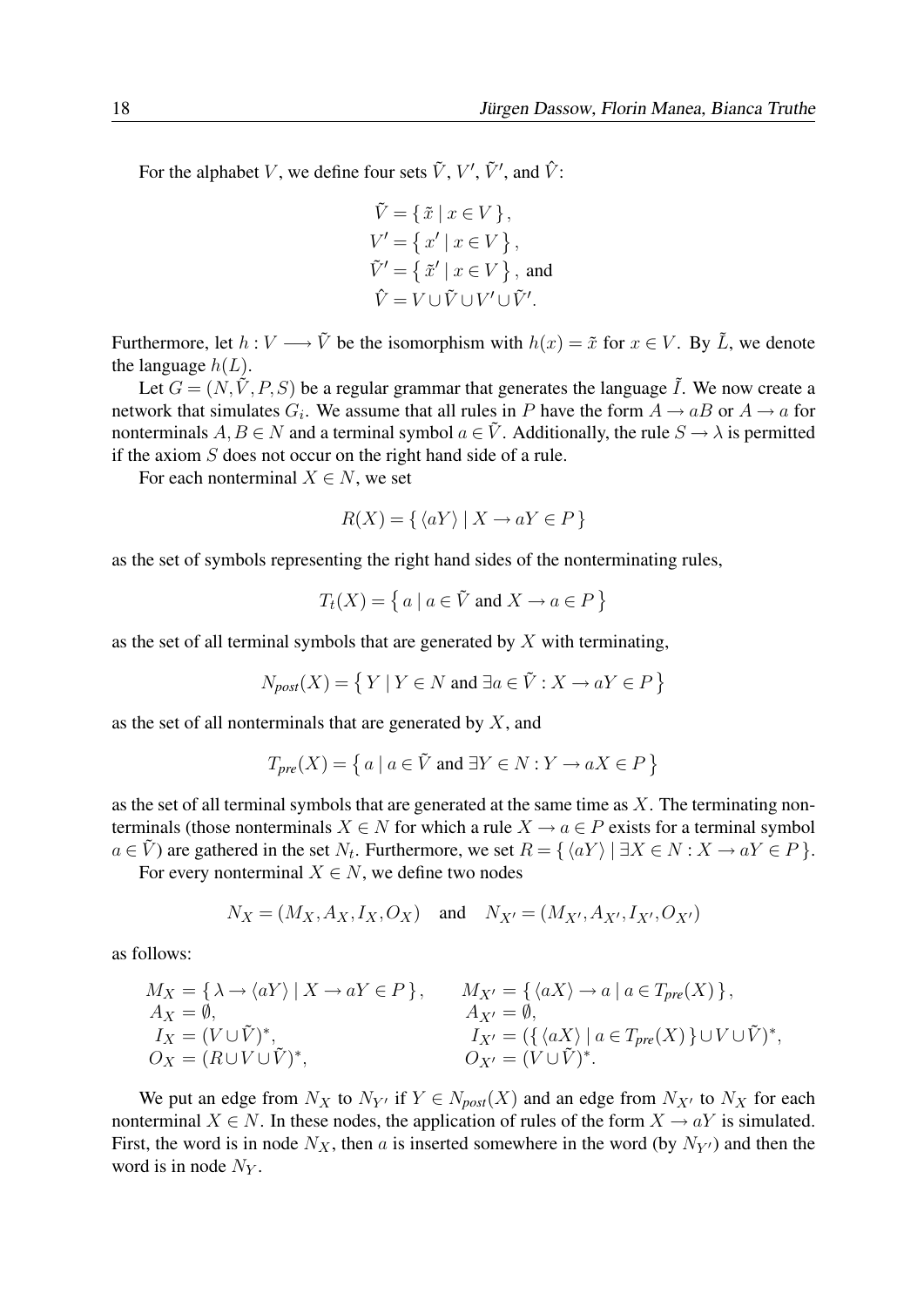For each terminating nonterminal  $X \in N_t$ , we additionally define a node

$$
N_{X_t} = (M_{X_t}, A_{X_t}, I_{X_t}, O_{X_t})
$$

by the sets  $M_{X_t} = \{ \lambda \to a \mid a \in T_t(X) \}$ ,  $A_{X_t} = \emptyset$ , and  $I_{X_t} = O_{X_t} = (V \cup \tilde{V})^*$  and connect the node  $N_{X}$  to this node.

In these nodes, the simulation of the derivation ends. The resulting words move on to a chain of nodes where one copy of each letter of V and  $\tilde{V}$  is inserted. Let these nodes be

$$
N_{x_i} = (\{\lambda \to x_i\}, \emptyset, (V \cup \tilde{V})^*, (V \cup \tilde{V})^*) \text{ and } N_{\tilde{x}_i} = (\{\lambda \to \tilde{x}_i\}, \emptyset, (V \cup \tilde{V})^*, (V \cup \tilde{V})^*)
$$

for  $1 \le i \le r$ . We connect all nodes  $N_{X_t}$  for  $X \in N_t$  to  $N_{x_1}$ , every node  $N_{x_i}$  to  $N_{\tilde{x}_i}$  for  $1 \le i \le r$ , and every node  $N_{\tilde{x}_i}$  to  $N_{x_{i+1}}$  for  $1 \leq i \leq r-1$ . This ensures that every letter of  $V \cup \tilde{V}$  occurs at least once in a word (we need this for technical reasons in the sequel). The words obtained move then to another chain of nodes where it is checked whether the original word (over  $V$  – scattered over the whole word) is letter equivalent upto  $\tilde{\cdot}$  (upto the isomorphism h) to the word generated by the grammar  $G_i$  (over  $\tilde{V}$  – also scattered over the whole word). Let these nodes be

$$
N_{x'_i} = (\{x_i \to x'_i, x'_i \to F\}, \emptyset, I_{x'_i}, \hat{V}^*)
$$

with

$$
I_{x'_i} = (\bigcup_{k=1}^{j-1} \{x'_k, \tilde{x}'_k\} \cup \bigcup_{k=j}^{r} \{x_k, \tilde{x}_k, x'_k, \tilde{x}'_k\})^*
$$

and

$$
N_{\tilde{x}'_i} = (\{\tilde{x}_i \to \tilde{x}'_i, \tilde{x}'_i \to F\}, \emptyset, \hat{V}^*, \hat{V}^*)
$$

for  $1 \leq j \leq r$ . The symbol F is a new symbol that cannot be derived. If this symbol is introduced then the word is kept inside the node forever.

In the end, we delete the symbols of  $\tilde{V}'$  from the word in node

$$
N_{\tilde{V}'} = (\{ \tilde{x}'_i \to \lambda \mid 1 \leq j \leq r \}, \emptyset, (V' \cup \tilde{V}')^*, (V')^*)
$$

and replace the primed symbols by their unprimed counterparts in node

$$
N_{V'} = (\{x'_i \to x_i \mid 1 \le j \le r\}, \emptyset, (V')^*, V^*).
$$

We connect  $N_{\tilde{x}_r}$  to  $N_{x'_1}$ , every node  $N_{x'_i}$  to  $N_{\tilde{x}'_i}$  and  $N_{\tilde{x}'_i}$  for  $1 \leq j \leq r$ , and every node  $N_{\tilde{x}'_i}$  to  $N_{x'_{i+1}}$  for  $1 \leq j \leq r-1$  as well as  $N_{\tilde{x}'_r}$  to  $N_{\tilde{V}'}$  and  $N_{\tilde{V}'}$  to  $N_{V'}$ . In this chain, first the letters  $x_1$  and  $\tilde{x}_1$  are marked one by one. If the numbers are equal then the word can move to node  $N_{x_2}$  were the marking of the letters  $x_2$  and  $\tilde{x}_2$  begins. If the numbers of  $x_i$ and  $\tilde{x}_i$  are different for some j then the word cannot move on because an F is introduced. If for  $1 \leq j \leq r$  the numbers of  $x_i$  and  $\tilde{x}_i$  coincide then the word finally arrives in node  $N_{\tilde{V}}$ , where the symbols  $\tilde{x}'_i$  are removed and it continues to  $N_{V'}$  where the original word is restored. Hence, a word w passes the node  $N_i$  (the input filter  $I_i$  and output filter  $O_i$  anyway) if and only if there is a computation in the network between the nodes  $N_{S'}$  and  $N_{V'}$  described above such that the word w finally leaves the node  $N_{V}$ .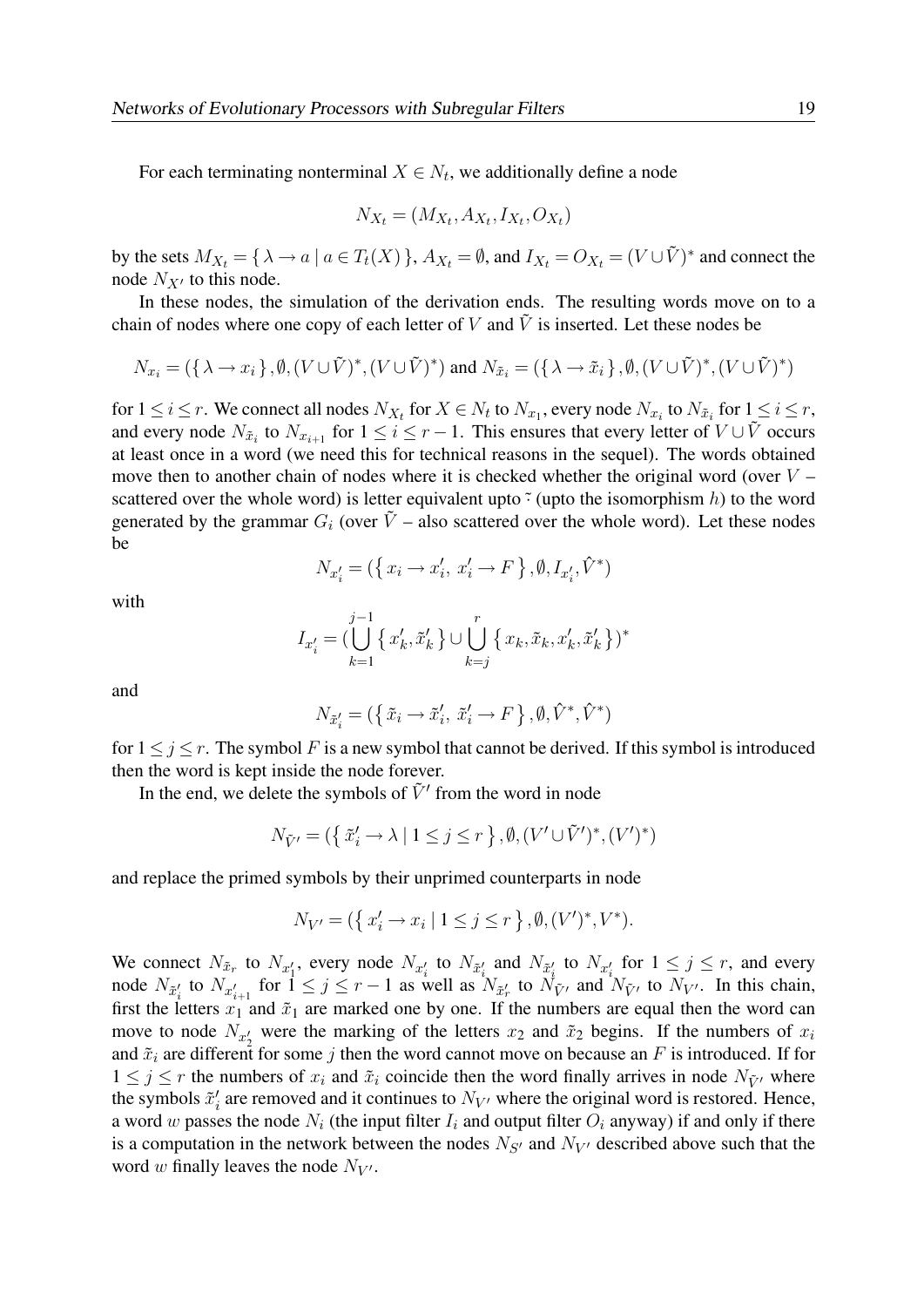The network described above is illustrated in the following picture.



The filters are all monoidal. The entrance node of the network is  $N_{S'}$ . Hence, the edges that lead to  $N_i$  now lead to  $N_{S'}$ . The exit node of the network is  $N_{V'}$ . Hence, the edges that leave  $N_i$ now leave the node  $N_{V}$ .

If this construction is repeated for every node with a non-monoidal input filter, one obtains a network that generates the same language as  $N$  and which has only monoidal filters. Hence, the inclusion  $\mathcal{E}(COMM) \subseteq \mathcal{E}(MON)$  follows which yields with  $\mathcal{E}(MON) \subseteq \mathcal{E}(COMM)$  the equality.  $\Box$ 

#### <span id="page-19-0"></span>**Theorem 5.4**  $\mathcal{E}(MON) = \mathcal{E}(NIL)$ .

*Proof.* By Lemma [2.2,](#page-5-0)  $\mathcal{E}(MON) \subseteq \mathcal{E}(NIL)$ .

In order to prove the inverse inclusion, we first show that any language of  $\mathcal{E}(NIL)$  can be generated by an evolutionary network  $\mathcal N$  where all filters are finite languages or monoidal languages.

Let  $N$  be a NEP with a working alphabet  $V$  where all filters are nilpotent. The complement of a nilpotent language is also a nilpotent language. According to the considerations in the beginning of this section, we can assume that  $\mathcal N$  has the property that all output filters are  $V^*$ and that the nodes with non-monoidal input filters have no evolution rules and no initial words.

We show how to simulate a node with an arbitrary nilpotent input filter by a network with finite or monoidal filters only. Let  $N = (\emptyset, \emptyset, I, O)$  be such a node. If I is finite or monoidal then the filter has already a desired form. Let I be an infinite, non-monoidal, nilpotent language. Then I can be expressed as  $I = V^*V^{k+1} \cup A$  with  $A \subset V_k$  for some natural number  $k \ge 0$ .

Let  $F$  be a symbol not in  $V$  and let

$$
V' = \left\{ a' \mid a \in V \right\},
$$
  
\n
$$
\hat{V} = V \cup V',
$$
  
\n
$$
\hat{V}_0 = \hat{V} \cup \left\{ \langle i \rangle \mid 0 \le i \le k \right\},
$$
  
\n
$$
\hat{V}_1 = \hat{V} \cup \left\{ \langle i \rangle \mid 1 \le i \le k+1 \right\},
$$
  
\n
$$
\hat{V}_2 = \hat{V} \cup \left\{ \langle k+1 \rangle \right\},
$$
  
\n
$$
M' = \left\{ a \rightarrow a' \right\} a \in V \cup \left\{ \langle i \rangle \rightarrow F \mid 0 \le i \le k \right\},
$$
  
\n
$$
M'' = \left\{ a' \rightarrow a \right\} a \in V,
$$
  
\n
$$
M_s = \left\{ \langle i \rangle \rightarrow \langle i+1 \rangle \mid 0 \le i \le k \right\}.
$$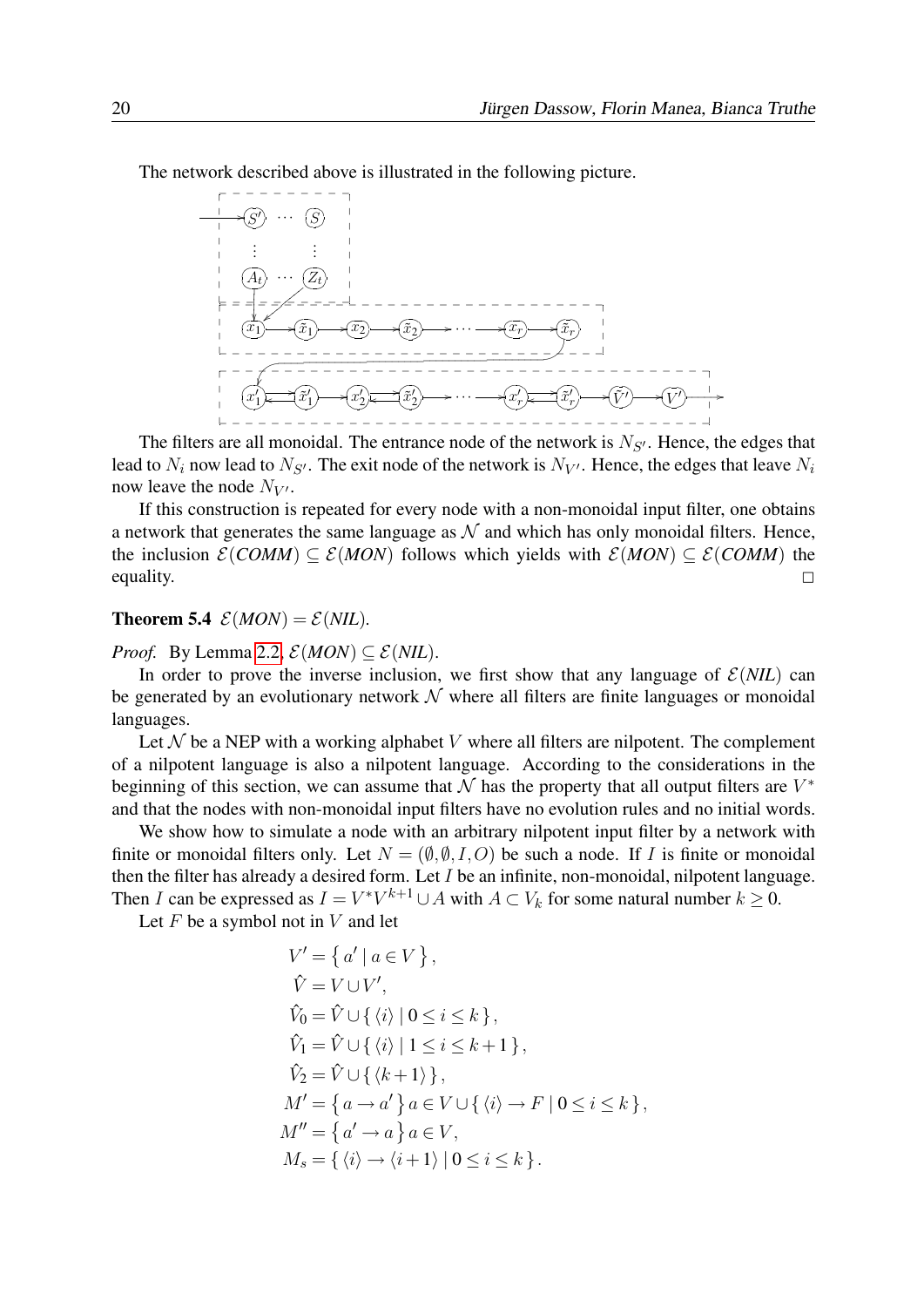

We construct the following network simulating the node  $N$  (all sets  $A_i$  are empty):

Let w be a word of I. Then w belongs to A or it contains at least  $k + 1$  letters. If it belongs to A, the word can pass the network via node  $N_2$ . If it contains at least  $k + 1$  letters, the word can take the other path through the network. In node  $N_3$ , the symbol  $\langle 0 \rangle$  is inserted. In the cycle of the nodes  $N_4$  and  $N_5$ , a letter a is marked as a' and the symbol  $\langle i \rangle$  is increased alternatingly until  $k + 1$  letters are primed. Then the word moves to node  $N_6$  where the symbol  $\langle k + 1 \rangle$  is removed. It moves on to node  $N<sub>7</sub>$  where the primed symbols are unmarked again to obtain the word w.

If in node  $N_4$  a rule  $\langle i \rangle \rightarrow F$  is applied then the word cannot leave the node anymore. If a word w does not belong to I, then it does not contain  $k+1$  letters. The word enters the node  $N_4$ before  $\langle k+1 \rangle$  has reached and all letters are primed. Then the trap symbol F is introduced and no word derived from  $w$  can leave the network (note, it does not pass node  $N_2$  either).

Hence, the network simulates the node N.

We now replace the nodes with finite input/output filter by nodes with monoidal filters and change the graph in an appropriate way. (We note that this construction is not algorithmic since we do not determine the filters; we only known that they can be chosen in that form.)

First let  $N = (M, A, I, O)$  be a node with a finite input filter  $I \subset V^*$ . Since I is finite, only a finite set  $I' \subset I$  can enter the node N during the computations. Therefore only the words of the set  $A \cup I' \cup M(A) \cup M(I')$  occur in the node N. Thus we replace N by the node  $N' = (\emptyset, A \cup I' \cup M(A) \cup M(I'), V^*, O)$  and cancel all ingoing edges. Obviously, this construction does not change the generated language. Moreover, all input filters of the obtained network are monoidal.

Now let  $\overline{N} = (\overline{M}, \overline{A}, \overline{I}, \overline{O})$  be a node with a finite output filter  $\overline{O} \subset \overline{V}^*$ . Then the set of words which leave  $\overline{N}$  during the computations is a finite subset  $\overline{O}'$  of  $\overline{O}$ . If  $\overline{N}$  is not the output node, we replace  $\overline{N}' = (\emptyset, \overline{O}', I, \overline{V}^*)$  and cancel all ingoing edges. Again, we obtain an evolutionary network generating the same language as the given network. If  $\overline{N}$  is the output node, we replace the node  $\overline{N}$  by  $\overline{N}'$  as above and add a node  $\overline{N}'' = (M, A, I, \overline{V}^*)$  which has no outgoing edges and there is an edge from a node Z to  $\overline{N}''$  if and only there is an edge from Z to  $\overline{N}$ . Again it is easy to see that this construction does not change the generated language. Now, also all output filters are monoidal languages.

Thus the language  $L(\mathcal{N})$  belongs to  $\mathcal{E}(MON)$ .

We now present some relations of  $\mathcal{E}(MON)$  to other language families.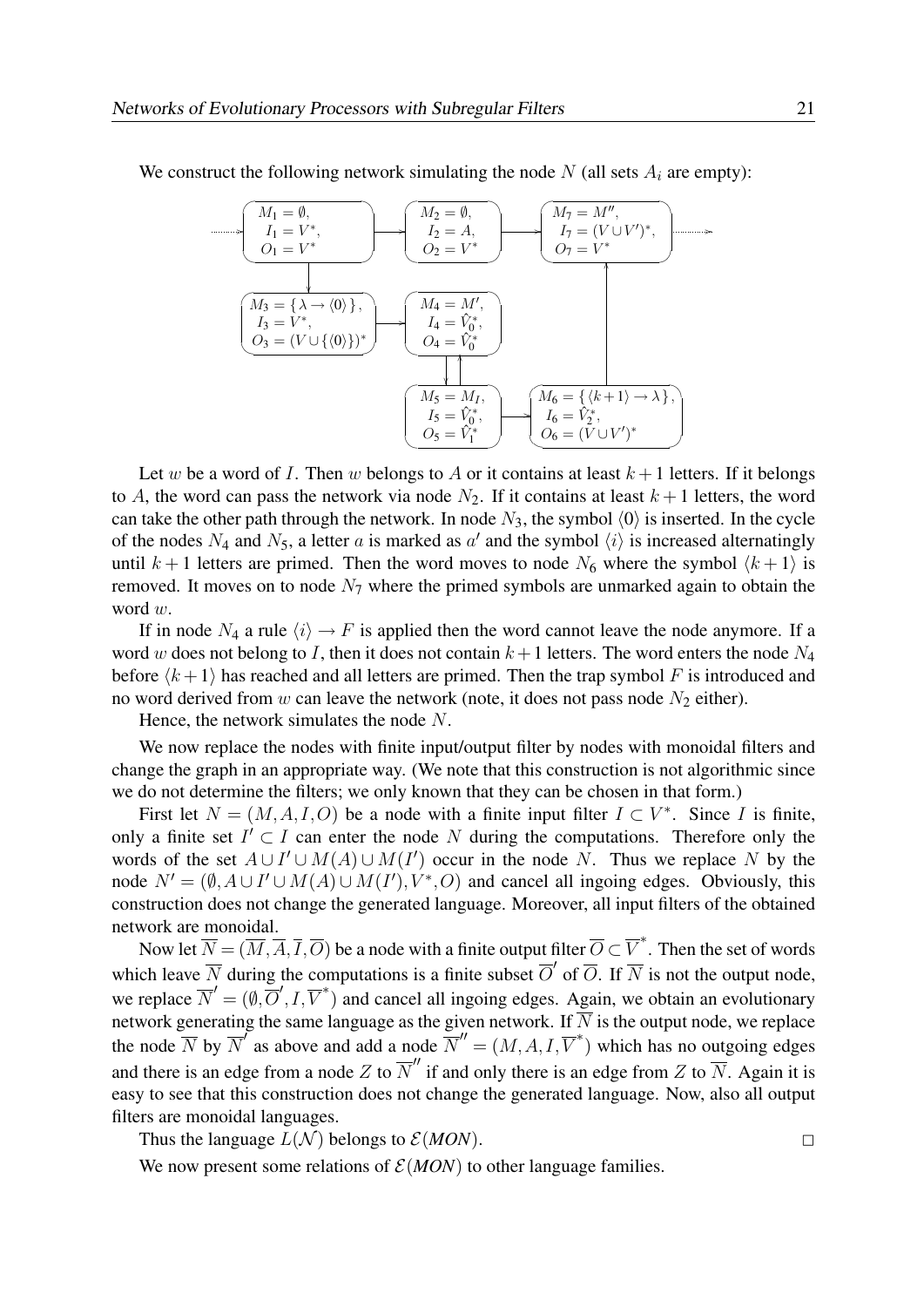**Theorem 5.5**  $\mathcal{E}(FIN) \subset \mathcal{E}(MON)$ .

*Proof.* Since *FIN* ⊂ *NIL*, we obtain  $\mathcal{E}(FIN) \subseteq \mathcal{E}(NIL)$  by Lemma [2.2.](#page-5-0) By Theorem [3.2,](#page-6-0) the nilpotent language  $L = \{a\} \cup \{a^n \mid n \ge 3\}$  is contained in  $\mathcal{E}(NIL)$ . However, by the second part of the proof of Theorem [5.2,](#page-15-0) L is not contained in  $\mathcal{E}(FIN)$ . Thus  $\mathcal{E}(FIN) \subset \mathcal{E}(NIL)$ . The statement now follows from Theorem [5.4.](#page-19-0)  $\Box$ 

<span id="page-21-0"></span>Lemma 5.6 *The family* E(*MON*) *contains a non-semi-linear (hence non-regular and non-context-free) language.*

*Proof.* Let  $V = \{S, A, F, a\}$  and  $\mathcal{N} = (V, N_1, N_2, N_3, N_4, N_5, E, 5)$  be the following network:



In the beginning, we have the word S in node  $N_1$ . We consider a word  $S^n$  for  $n \ge 1$  in node  $N_1$  in an even moment (in the beginning or after a communication step). One occurrence of S is replaced by A, then the word is sent to node  $N_2$  where another copy of A is inserted. This word w goes back to node  $N_1$  and it goes on to node  $N_3$  which takes it if no S appears in the word. If in  $N_1$  the rule  $A \to F$  is applied then the symbol F is introduced which cannot be replaced. Due to the output filter  $O_1$ , the word will be trapped in  $N_1$  for ever. If, in the word w, no S is present, then the only rule which can be applied is  $A \rightarrow F$  and the cycle is stopped. If w still contains an S, then it is replaced by A and  $N_2$  inserts another A. So, the words move between  $N_1$  and  $N_2$  where alternatingly an S is replaced by A and an A is inserted until the word only contains As. The word is then  $A^{n+1}$ . Hence, the number of letters has been doubled.

In  $N_3$ , each A is replaced by S. The word is  $S^{n+1}$  when it leaves  $N_3$ . It moves to  $N_1$  and to  $N_4$ . In  $N_1$ , the cycle starts again with a word  $S^m$  for  $m \ge 1$ . All arriving words in  $N_4$  have the form  $S<sup>n</sup>$  with  $n \ge 2$ . In order to cover also the case  $n = 1$ , the initial language of this node consists of S. In  $N_4$ , every letter S is replaced by the symbol a before the word leaves to node and moves to the output node  $N_5$ .

Hence, 
$$
L(\mathcal{N}) = \left\{ a^{2^n} \mid n \ge 0 \right\}.
$$

**Corollary 5.7** *NIL*  $\subset \mathcal{E}(MON)$  *and COMM*  $\subset \mathcal{E}(MON)$ *.* 

*Proof.* The inclusions follow from Corollary [3.3](#page-7-0) and Theorems [5.3](#page-16-0) and [5.4.](#page-19-0) The strictness follows from Lemma [5.6.](#page-21-0)  $\Box$ 

Finally, we give a result which can be understood as a lower bound for the generative power of monoidal filters.

**Theorem 5.8** *Let L be a semi-linear language. Then*  $Comm(L) \in \mathcal{E}(MON)$ *. □*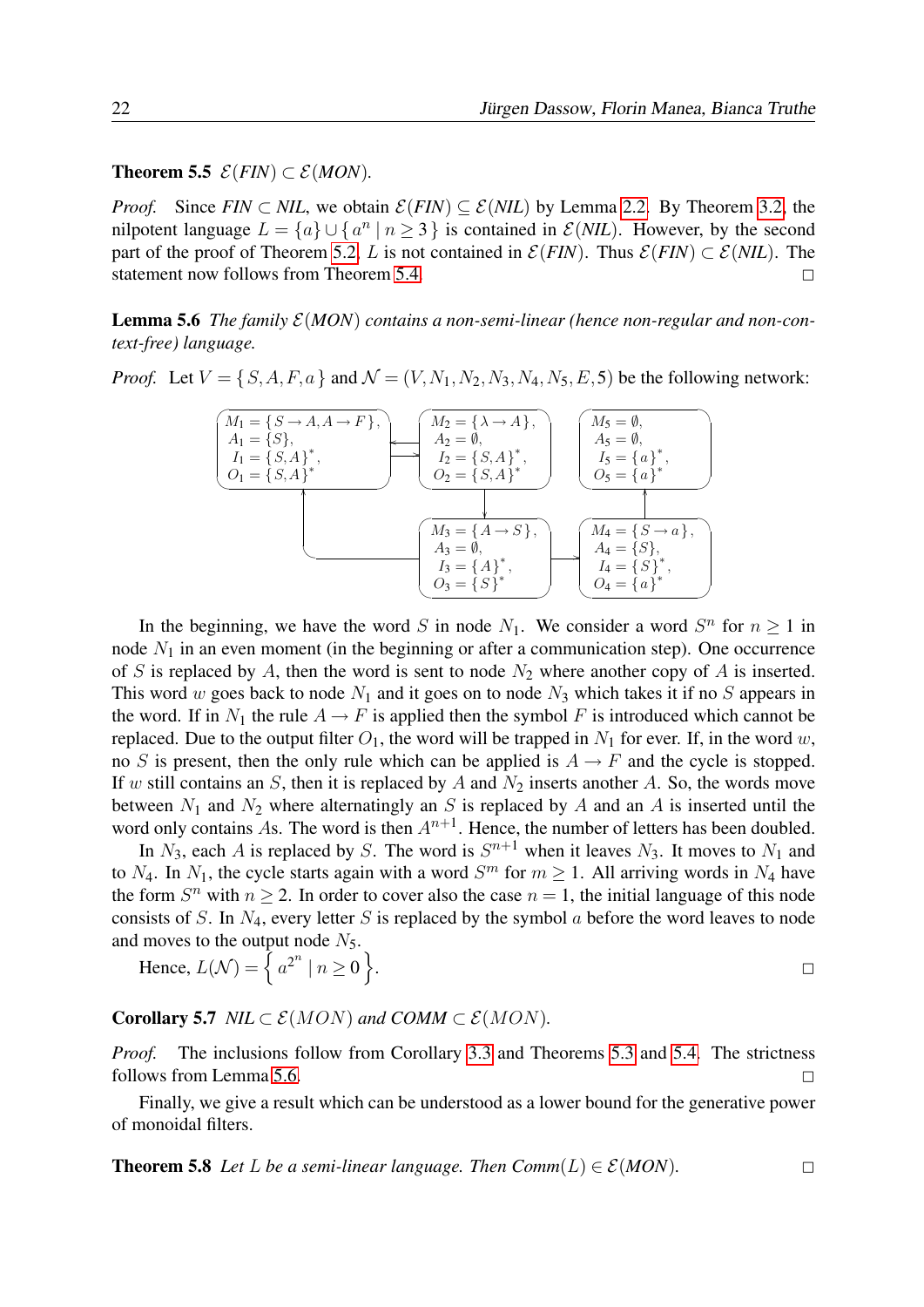*Proof.* For each semi-linear language L, a regular grammar G can be constructed which generates a language that is letter-equivalent to L, i. e.,  $\psi(L(G)) = \psi(L)$  ([\[19\]](#page-24-3)). Then we have

$$
\psi^{-1}(\psi(L(G))) = \psi^{-1}(\psi(L))
$$

and therefore  $Comm(L(G)) = Comm(L)$ . Thus, for any semi-linear language L, a regular grammar G can be constructed with  $Comm(L(G)) = Comm(L)$ . For a regular grammar G, a network with only monoidal filters that generates the language  $Comm(L(G))$  can be constructed analo-gously to the construction in the proof of Theorem [5.3.](#page-16-0)  $\Box$ 

## 6. Conclusion

If we combine all the results of the preceding sections, we get the following diagram which we state as a theorem.





The subregular classes considered in this paper are defined by combinatorial or algebraic properties of the languages. In [\[11\]](#page-23-15), subclasses of *REG* defined by descriptional complexity have been considered. Let  $REG_n$  be the set of regular languages which can be accepted by deterministic finite automata. Then we have

*REG*<sub>1</sub> ⊂ *REG*<sub>2</sub> ⊂ *REG*<sub>3</sub> ⊂ ··· ⊂ *REG*<sub>n</sub> ⊂ ··· ⊂ *REG*.

By Lemma [5.6](#page-21-0) and [\[11\]](#page-23-15), Lemma 4.1 and Theorems 4.3, 4.4., and 4.5, we get

$$
\mathcal{E}(REG_1) \subset \mathcal{E}(MON) \subset \mathcal{E}(REG_2) = \mathcal{E}(REG_3) = \cdots = RE
$$

and the incomparability of  $\mathcal{E}(REG_1)$  with *REG* and *CF*.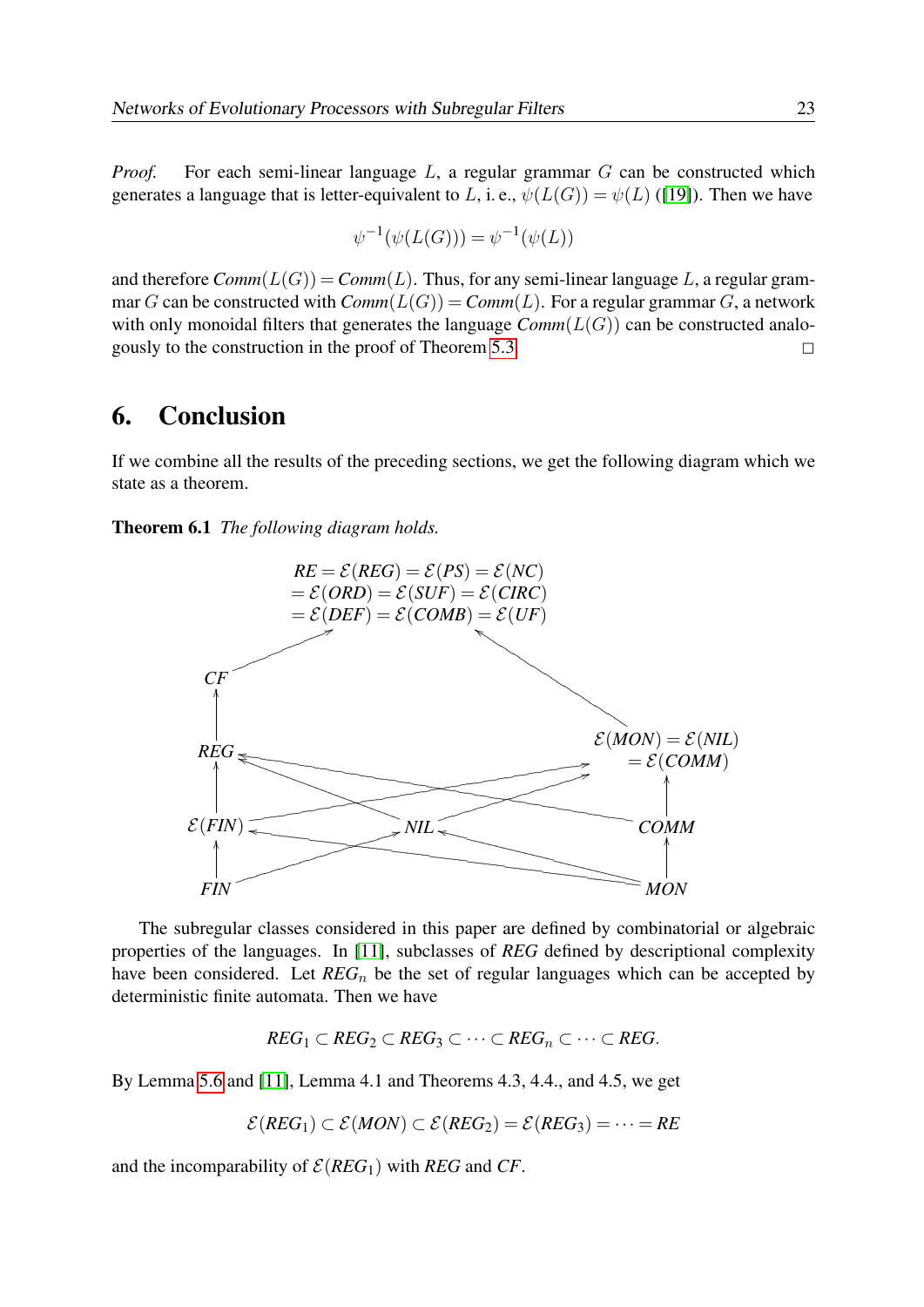# References

- <span id="page-23-13"></span>[1] A. ALHAZOV, J. DASSOW, C. MARTÍN-VIDE, Y. ROGOZHIN, B. TRUTHE, On Networks of Evolutionary Processors with Nodes of Two Types. *Fundamenta Informaticae* 91 (2009), 1–15.
- <span id="page-23-0"></span>[2] H. BORDIHN, M. HOLZER, M. KUTRIB, Determination of Finite automata accepting subregular languages. *Theoretical Computer Science* 410 (2009), 3209–3222.
- <span id="page-23-4"></span>[3] J. BRZOZOWSKI, G. JIRÁSKOVÁ, B. LI, Quotient complexity of ideal languages. In: *LATIN 2010*. LNCS 6034, Springer-Verlag Berlin, 2010, 208–221.
- <span id="page-23-11"></span>[4] J. CASTELLANOS, C. MARTÍN-VIDE, V. MITRANA, J. M. SEMPERE, Solving NP-Complete Problems With Networks of Evolutionary Processors. In: *IWANN '01: Proceedings of the 6th International Work-Conference on Artificial and Natural Neural Networks, LNCS 2084*. Springer-Verlag Berlin, 2001, 621–628.
- <span id="page-23-12"></span>[5] J. CASTELLANOS, C. MARTÍN-VIDE, V. MITRANA, J. M. SEMPERE, Networks of Evolutionary Processors. *Acta Informatica* 39 (2003) 6–7, 517–529.
- <span id="page-23-10"></span>[6] E. CSUHAJ-VARJÚ, A. SALOMAA, Networks of Parallel Language Processors. In: *New Trends in Formal Languages – Control, Cooperation, and Combinatorics*. LNCS 1218, Springer-Verlag Berlin, 1997, 299–318.
- <span id="page-23-6"></span>[7] J. DASSOW, Subregularly controlled derivations: the context-free case. *Rostocker Mathematisches Kolloquium* 34 (1988), 61–70.
- <span id="page-23-8"></span>[8] J. DASSOW, Grammars with commutative, circular, and locally testable conditions. In: *Automata, Formal Languages, and Related Topics – Dedicated to Ferenc Gécseg on the occasion of his 70th birthday*. University of Szeged, 2009, 27–37.
- <span id="page-23-7"></span>[9] J. DASSOW, H. HORNIG, Conditional grammars with subregular conditions. In: *Proc. Internat. Conf. Words, Languages and Combinatorics II*. World Scientific Singapore, 1994, 71–86.
- <span id="page-23-9"></span>[10] J. DASSOW, R. STIEBE, B. TRUTHE, Generative capacity of subregularly tree controlled grammars. *International Journal of Foundations of Computer Science* 21 (2010), 723–740.
- <span id="page-23-15"></span>[11] J. DASSOW, B. TRUTHE, On networks of evolutionary processors with filters accepted by twostate-automata. *Fundamenta Informaticae* (2011). To appear.
- <span id="page-23-2"></span>[12] Y.-S. HAN, K. SALOMAA, State complexity of basic operations on suffix-free regular languages. *Theoretical Computer Science* 410 (2009) 27–29, 2537–2548.
- <span id="page-23-3"></span>[13] Y.-S. HAN, K. SALOMAA, D. WOOD, Nondeterministic state complexity of basic operations for prefix-suffix-free regular languages. *Fundamenta Informaticae* 90 (2009) 1–2, 93–106.
- <span id="page-23-14"></span>[14] I. M. HAVEL, The theory of regular events II. *Kybernetika* 5 (1969) 6, 520–544.
- <span id="page-23-1"></span>[15] M. HOLZER, S. JAKOBI, M. KUTRIB, The magic number problem for subregular language families. In: *Proceedings of 12th Internat. Workshop Descriptional Complexity of Formal Systems*. University of Saskatchewan, Saskatoon, 2010, 135–146.
- <span id="page-23-5"></span>[16] G. JIRÁSKOVÁ, T. MASOPUST, Complexity in union-free languages. In: *Developments in Language Theory*. LNCS 6224, Springer-Verlag Berlin, 2010, 255–266.